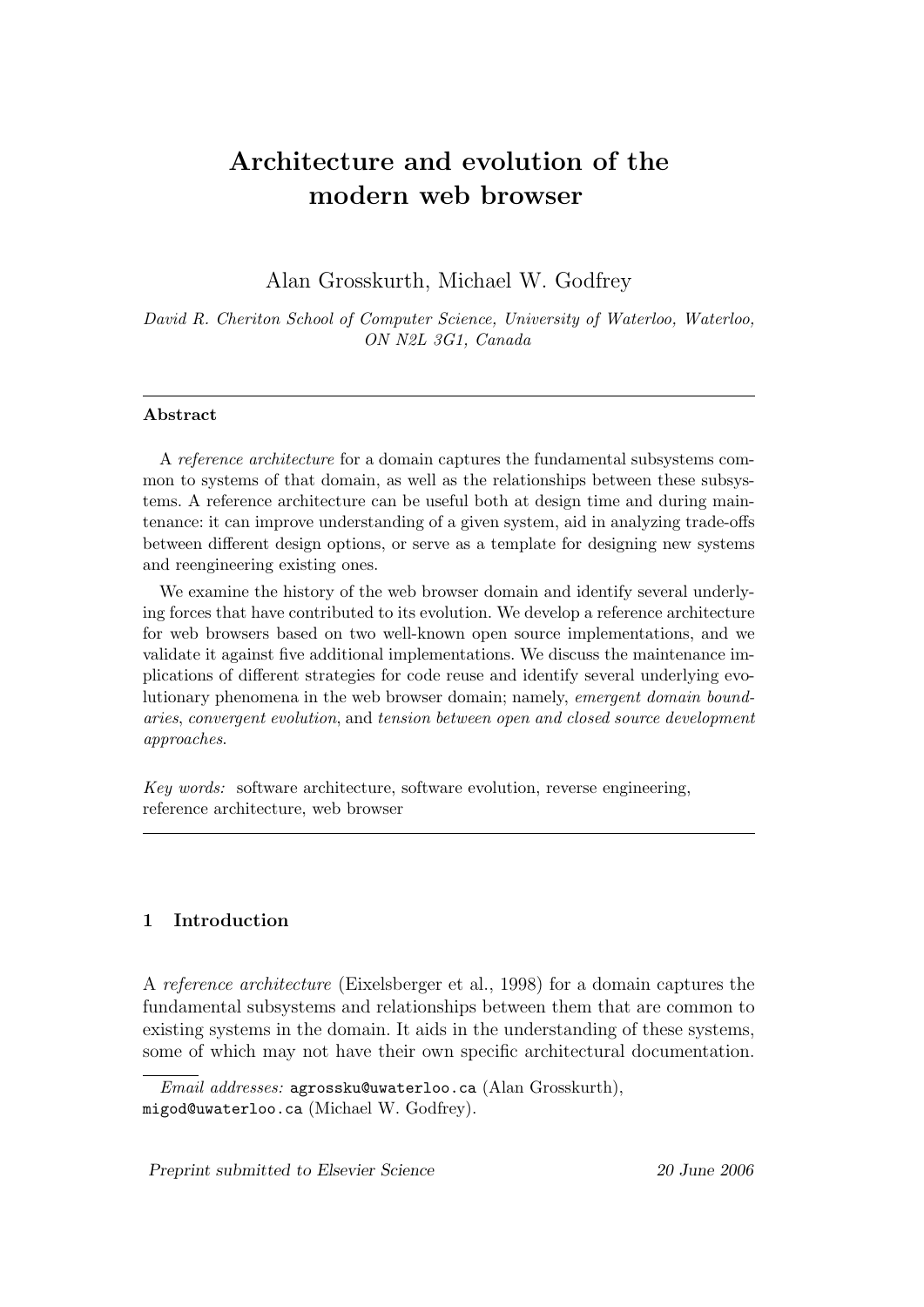It also serves as a template for creating new systems by identifying areas in which reuse can occur, both at the design level and the implementation level. While reference architectures exist for many mature software domains such as compilers and operating systems, we are not aware of any reference architectures proposed for web browsers.

The web browser is perhaps the most widely used software application in history. It has evolved significantly over the past fifteen years; today, web browsers run on diverse types of hardware, from cell phones and tablet PCs to desktop computers. Web browsers are used to conduct billions of dollars of Internetenabled commerce each year. A reference architecture for web browsers can help implementors to understand trade-offs when designing new systems, and can assist maintainers in understanding legacy code. Comparing the architecture of older systems with the reference architecture can provide insight into evolutionary trends occurring in the domain.

In this paper, we present a reference architecture for web browsers that has been derived from the source code of two existing open source systems and we validate our findings against five additional systems. We explain how the evolutionary history of the web browser domain has influenced this reference architecture, and we identify underlying phenomena that help to explain current trends. Although we present these observations in the context of web browsers, we believe many of our findings represent more general evolutionary patterns that apply to software systems in other domains.

This paper is organized as follows: the next section provides an overview of the web browser domain, outlining its history and evolution. We then describe the process and tools we used to develop a reference architecture for web browsers based on the source code of two existing open source systems. Next, we present this reference architecture and explain how it represents the commonalities of the two systems from which it was derived. We then provide validation for our reference architecture by showing how it maps onto the conceptual architectures of five additional systems. Finally, we summarize our observations about the web browser domain, discuss related work, and present conclusions.

### 2 The web browser domain

### 2.1 Overview

The World Wide Web (WWW) is a universal information space operating on top of the Internet. Each resource on the web is identified by a unique Uniform Resource Identifier (URI) (Berners-Lee et al., 2005). Resources can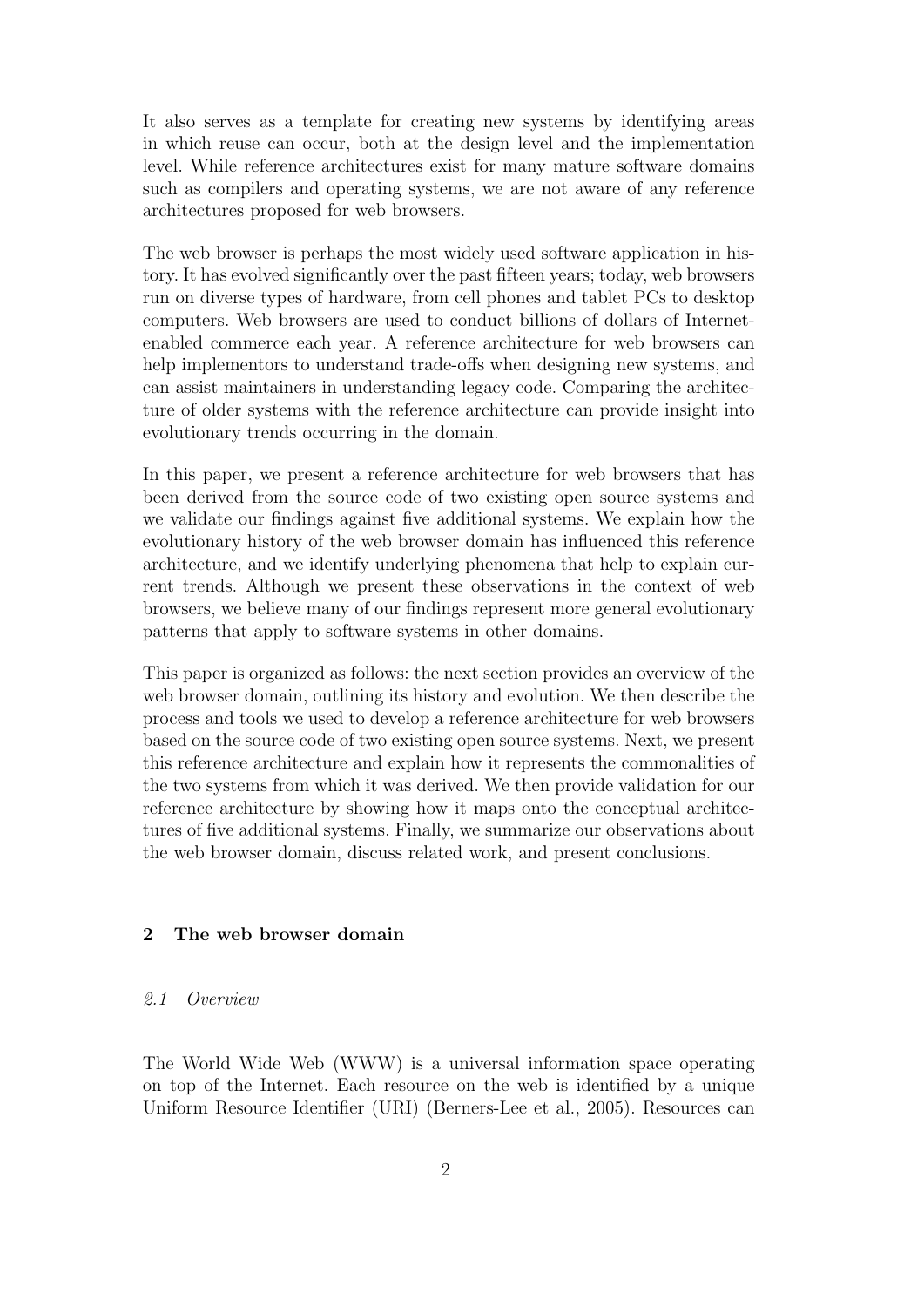take many different forms, including documents, images, sound clips, or video clips. Documents are typically written using HyperText Markup Language (HTML) (Berners-Lee and Connolly, 1995; Raggett et al., 1999), which allows the author to embed hypertext links to other documents or to different places in the same document. Data is typically transmitted via HyperText Transfer Protocol (HTTP) (Berners-Lee et al., 1996), a stateless and anonymous means of information exchange. A web browser is a program that retrieves documents from remote servers and displays them on screen, either within the browser window itself or by passing the document to an external helper application. It allows particular resources to be requested explicitly by URI, or implicitly by following embedded hyperlinks.

Although HTML itself is a relatively simple language for encoding web pages, other technologies may be used to improve the visual appearance and user experience. Cascading Style Sheets (CSS) (Bos et al., 2006) allow authors to add layout and style information to web pages without complicating the original structural markup. JavaScript, now standardized as ECMAScript (—, 1999), is a host environment for performing client-side computations. Scripting code is embedded within HTML documents, and the corresponding displayed page is the result of evaluating the JavaScript code and applying it to the static HTML constructs. Examples of JavaScript applications include changing element focus, altering page and image loading behavior, and interpreting mouse actions. Finally, there are some types of content that the web browser cannot display directly, such as Macromedia Flash animations and Java applets. Plugins, small extensions that are loaded by the browser, are used to embed these types of content in web pages.

In addition to retrieving and displaying documents, web browsers typically provide the user with other useful features. For example, most browsers keep track of recently visited web pages and provide a mechanism for "bookmarking" pages of interest. They may also store commonly entered form values as well as usernames and passwords. Finally, browsers often provide accessibility features to accommodate users with disabilities such as blindness and low vision, hearing loss, and motor impairments.

### 2.2 History and evolution

Although key concepts can be traced back to systems envisioned by Vannevar Bush in the 1940s and Ted Nelson in the 1960s, the WWW was first described in a proposal written by Tim Berners-Lee in 1990 at the European Nuclear Research Center (CERN) (Berners-Lee, 1999). By 1991, he had written the first web browser, which was graphical and also served as an HTML editor. Around the same time, researchers at the University of Kansas had indepen-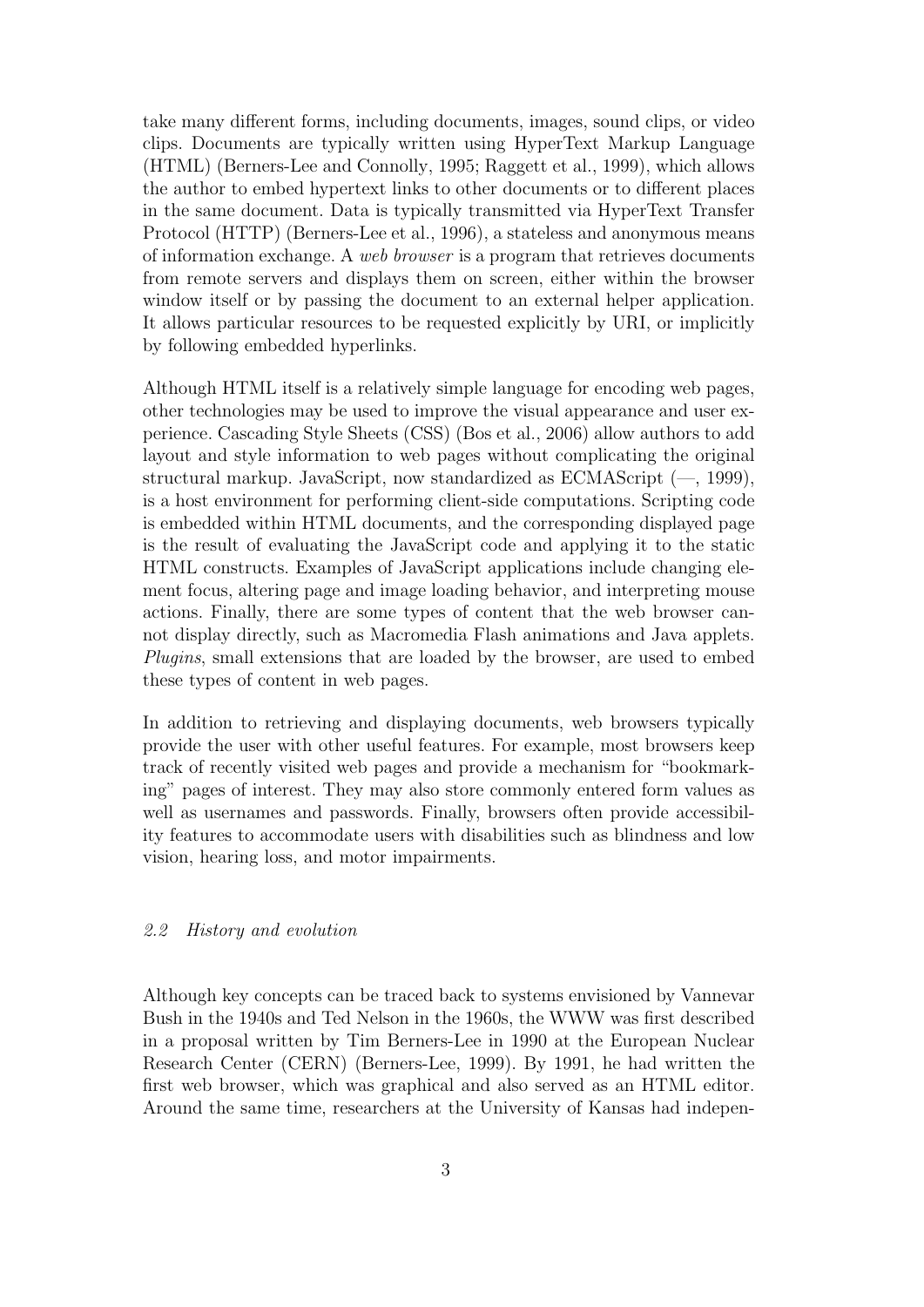

Fig. 1. Web browser timeline

dently begun work on a text-only hypertext browser called Lynx; they adapted it to support the web in 1993. In the same year, the National Center for Supercomputing Applications (NCSA) released a graphical web browser called Mosaic, which allowed users to view images directly interspersed with text. As the commercial potential of the web began to grow, NCSA founded an offshoot company called Spyglass to commercialize its technologies and Mosaic's primary developer, Marc Andreesen, left to co-found his own company, Netscape. In 1994, Berners-Lee founded the World Wide Web Consortium (W3C) to guide the evolution of the web and promote interoperability among web technologies. In 1995, Microsoft released Internet Explorer (IE), based on code licensed from Spyglass, igniting a period of intense competition with Netscape known as the "browser wars." Microsoft eventually came to dominate the market, and Netscape released its browser as open source under the name Mozilla in 1998. Figure 1 shows a timeline of the various releases of several prominent web browsers.

Since 1998, several Mozilla variations have appeared, reusing the browser core but offering alternative design decisions for user-level features. Firefox is a standalone browser with a streamlined user interface, eliminating Mozilla's integrated mail, news, and chat clients. Galeon is a browser for the GNOME desktop environment that integrates with other GNOME applications and technologies. The open source Konqueror browser has also been reused: Apple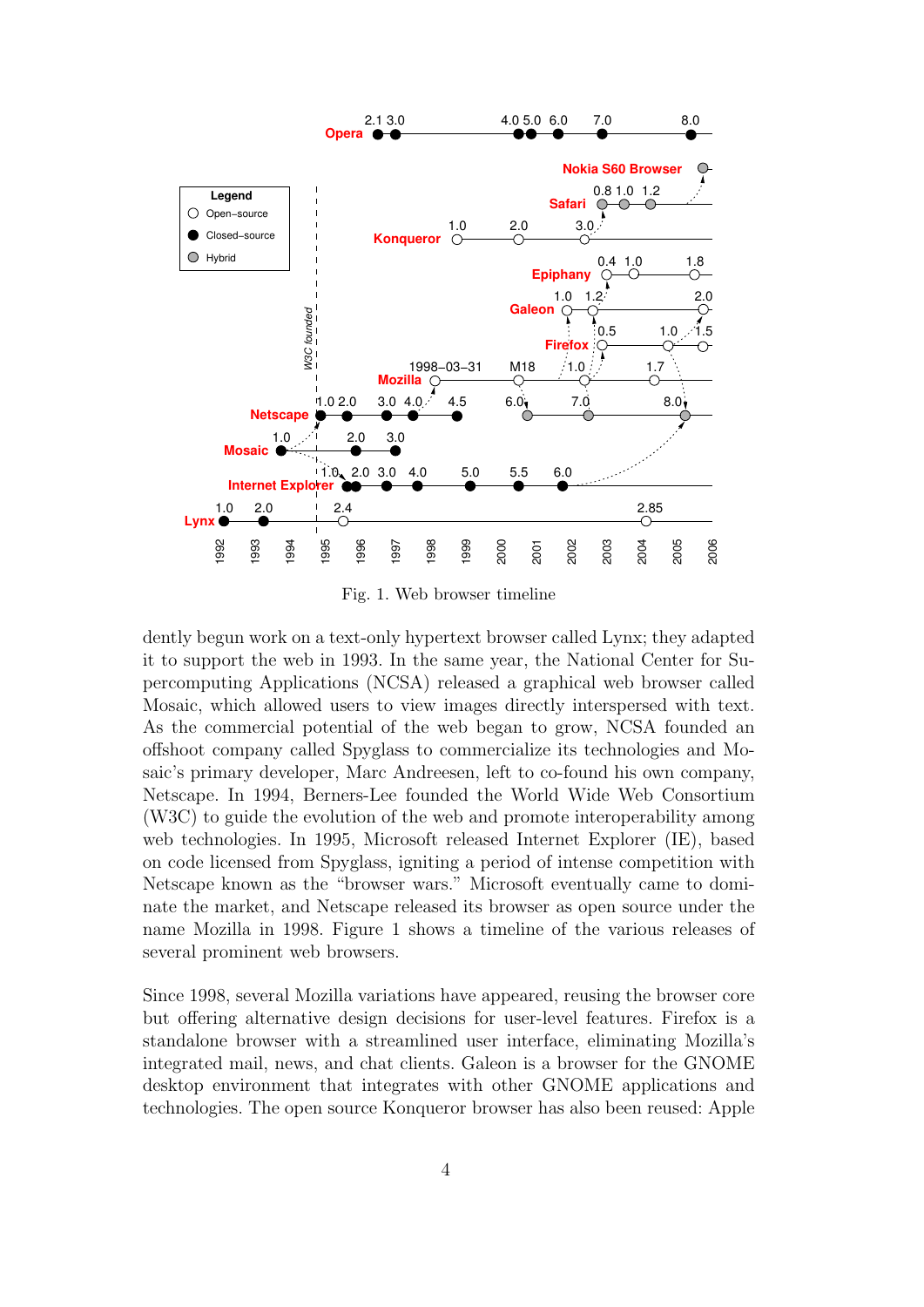has integrated its core subsystems into its OS X web browser, Safari, and Apple's modifications have in turn been reused by other browsers. Internet Explorer's closed source engine has also seen reuse: Maxthon, Avant, and NetCaptor each provide additional features to IE such as tabbed browsing and ad-blocking. Although each browser engine typically produces a similar result, there can be differences as to how web pages look and behave; Netscape 8, based on Firefox, allows the user to switch between IE-based rendering and Mozilla-based rendering on the fly.

### 3 Deriving a reference architecture

The conceptual architecture (Bowman et al., 1999) of a system is a highlevel description of the major subsystems as designed (Kazman and Carriere, 1997; Bass et al., 2003). It does not involve lower-level details such as those at the class or procedure level. The conceptual architecture represents how developers think about the system and contains only relationships between subsystems that are meaningful to developers. The concrete architecture of a system is a high-level description of the major subsystems as *implemented*. The concrete architecture may differ from the conceptual architecture for various reasons; for example, implementation constraints may necessitate additional relationships between subsystems that do not affect the overall understanding of the system. All relationships between components are binary and indicate that a particular subsystem uses another subsystem.

Using the source code and available documentation for two mature web browser implementations, we derived a reference architecture for the web browser domain. This reference architecture represents the abstract architecture of the domain, and was derived by following a process similar to that which is described by Hassan and Holt (2000):

- (1) Two mature browser implementations were selected from which to derive the reference architecture.
- (2) For each brower:
	- (a) A conceptual architecture was proposed based on domain knowledge and available documentation.
	- (b) The concrete architecture was extracted from the source code and used to refine the conceptual architecture.
- (3) A reference architecture was proposed based on the common structure of the conceptual architectures.
- (4) The reference architecture was validated against other browser implementations.

The two implementations chosen to serve as a basis for derivation were Mozilla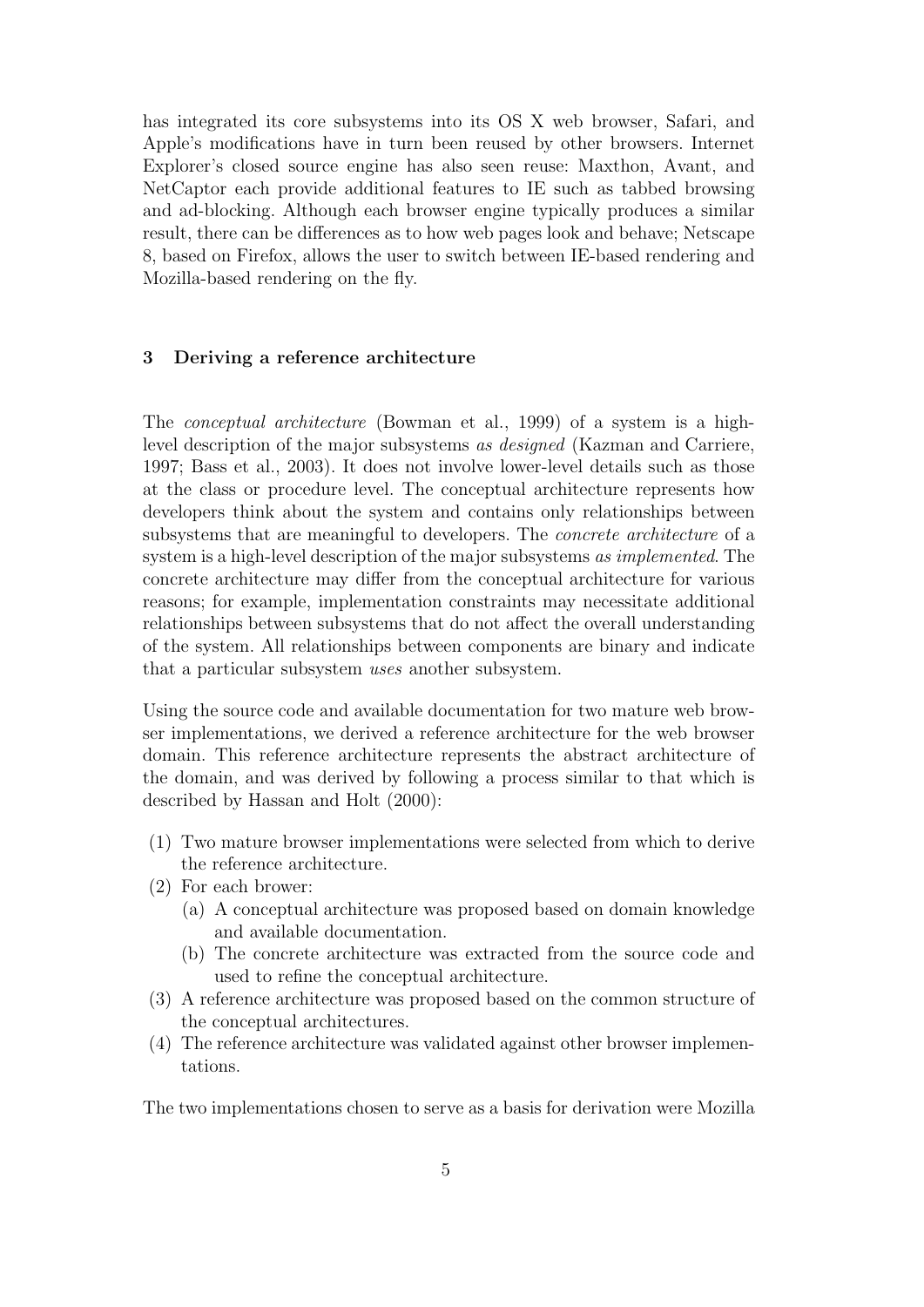

Fig. 2. Extraction process for concrete architecture

and Konqueror. They were chosen because they are mature systems, have significant developer communities and user bases, provide good support for web standards, and are entirely open source. Both Internet Explorer and Opera meet the first three requirements, but were not suitable for examination because they are closed source.

### 3.1 Extraction Methodology

The concrete architecture of each system was extracted from its source code using QLDX (Holt et al., 2005), a reverse engineering toolkit developed at the University of Waterloo for exploring and visualizing software architectures. The toolkit consists of  $bf{x}$ , a C and C++ fact extractor which operates on binary object files; jgrok, a relational calculator capable of manipulating these facts; and lsedit, a tool for viewing and editing software landscapes.

The process used to extract the concrete architecture is shown in Figure 2. First, the source code for the system was compiled into binary object code using the standard GNU toolchain consisting of make, gcc, binutils, and autotools. Next, the program facts were extracted using bfx; examples of program facts include which internal symbols are defined in a particular object file, which external symbols are referred to, and where external symbols resolved to. A specialized jgrok script then processed these programs facts to generate a links relation across the various object files. Since the systems studied were relatively large, the relations between the entities were propagated from the function and variable level to the file level, using another specialized jgrok script. Next, a hierarchichal subsystem decomposition was created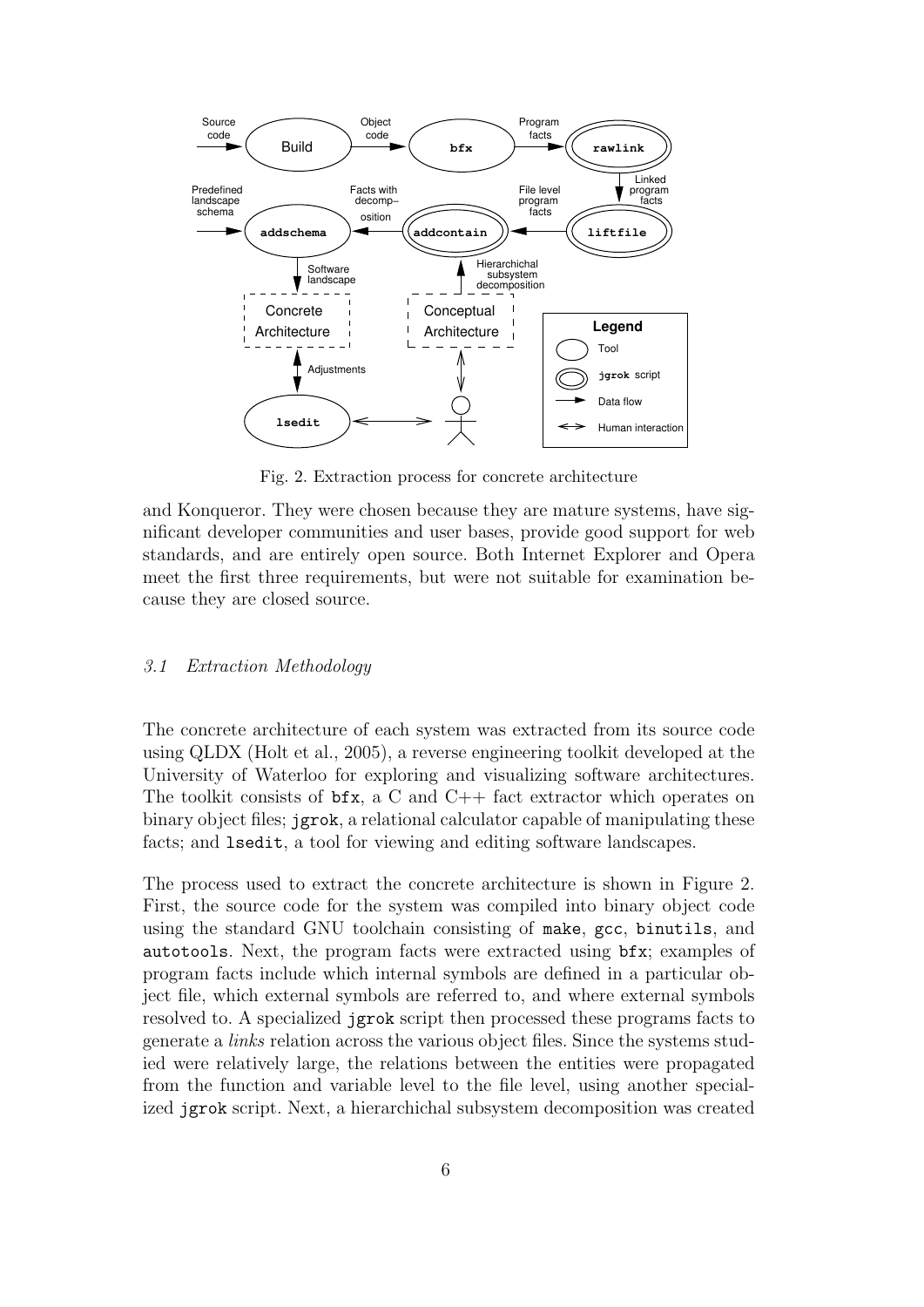based on the system's conceputal architecture. This containment structure was then applied to the file-level program facts, and a standard schema was added to produce the software landscape. This landscape respresents a preliminary version of the concrete architecture of the system, and it was explored and adjusted futher using lsedit to arrive at the final version.

The size of the extraction artifacts was at most within a factor of two of the size of the build artifacts, and typically much smaller. The extraction process was almost entirely automated; the only manual tasks were deriving the hierachichal subsystem decomposition and adjusting the landscape in lsedit. If the system was small or the directory structure of the source code corresponded well with the architectural structure, these steps did not require much effort. On the other hand, if the system was large and the architectural structure was not reflected in the directory structure, a significant amount of effort was involved in developing an accurate subsystem decomposition.

### 4 A reference architecture for web browsers

The reference architecture we derived is shown in Figure 3. It comprises eight major subsystems plus the dependencies between them:

- (1) The User Interface subsystem is the layer between the user and the Browser Engine. It provides features such as toolbars, visual page-load progress, smart download handling, preferences, and printing. It may be integrated with the desktop environment to provide browser session management or communication with other desktop applications.
- (2) The Browser Engine subsystem is an embeddable component that provides a high-level interface to the Rendering Engine. It loads a given URI and supports primitive browsing actions such as forward, back, and reload. It provides hooks for viewing various aspects of the browsing session such as current page load progress and JavaScript alerts. It also allows the querying and manipulation of Rendering Engine settings.
- (3) The Rendering Engine subsystem produces a visual representation for a given URI. It is capable of displaying HTML and Extensible Markup Language (XML) (Bray et al., 2004) documents, optionally styled with CSS, as well as embedded content such as images. It calculates the exact page layout and may use "reflow" algorithms to incrementally adjust the position of elements on the page. This subsystem also includes the HTML parser.
- (4) The Networking subsystem implements file transfer protocols such as HTTP and FTP. It translates between different character sets, and resolves MIME media types for files. It may implement a cache of recently retrieved resources.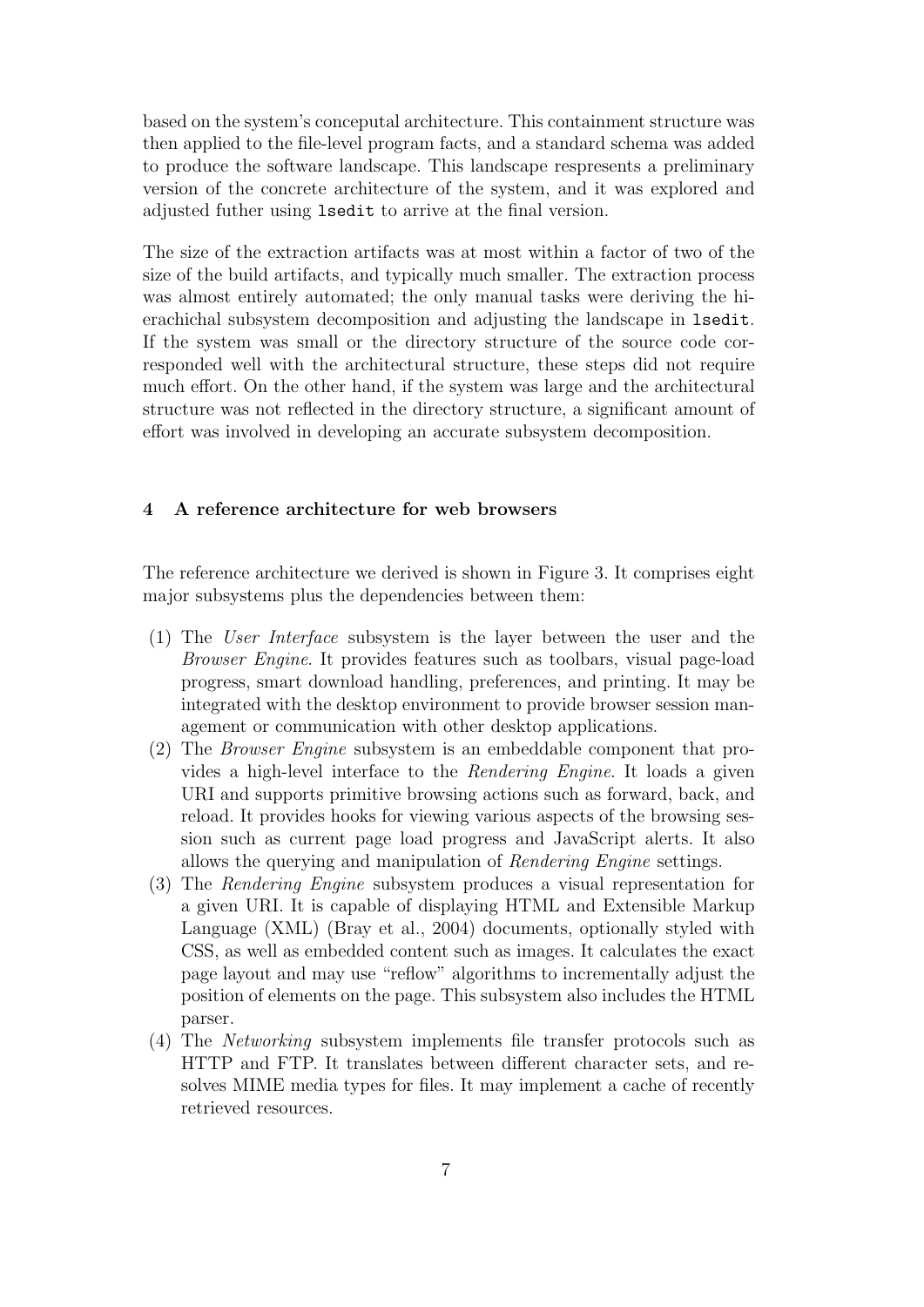

Fig. 3. Reference architecture for web browsers

- (5) The JavaScript Interpreter evaluates JavaScript (also known as ECMA-Script) code, which may be embedded in web pages. JavaScript is an object-oriented scripting language developed by Netscape. Certain Java-Script functionality, such as the opening of pop-up windows, may be disabled by the *Browser Engine* or *Rendering Engine* for security purposes.
- (6) The XML Parser subsystem parses XML documents into a Document Object Model (DOM) tree. This is one of the most reusable subsystems in the architecture. In fact, almost all browser implementations leverage an existing XML Parser rather than creating their own from scratch.
- (7) The Display Backend subsystem provides drawing and windowing primitives, a set of user interface widgets, and a set of fonts. It may be tied closely with the operating system.
- (8) The Data Persistence subsystem stores various data associated with the browsing session on disk. This may be high-level data such as bookmarks or toolbar settings, or it may be low-level data such as cookies, security certificates, or cache.

The reader may wonder why we have placed the HTML parser within the rendering engine subsystem, while isolating the XML parser in a subsystem of its own. The answer: although arguably less important to the functionality of the system, the XML parser is a generic, reusable component with a standard, well-defined interface. In contrast, the HTML parser is often tightly integrated with the rendering engine for performance reasons and can provide varying levels of support for broken or nonstandard HTML. This tight integration is the result of a design decision and seems to be a common feature of web browser architectures.

We now examine the two web browsers used to derive the reference architecture and show how their conceptual architectures map onto the reference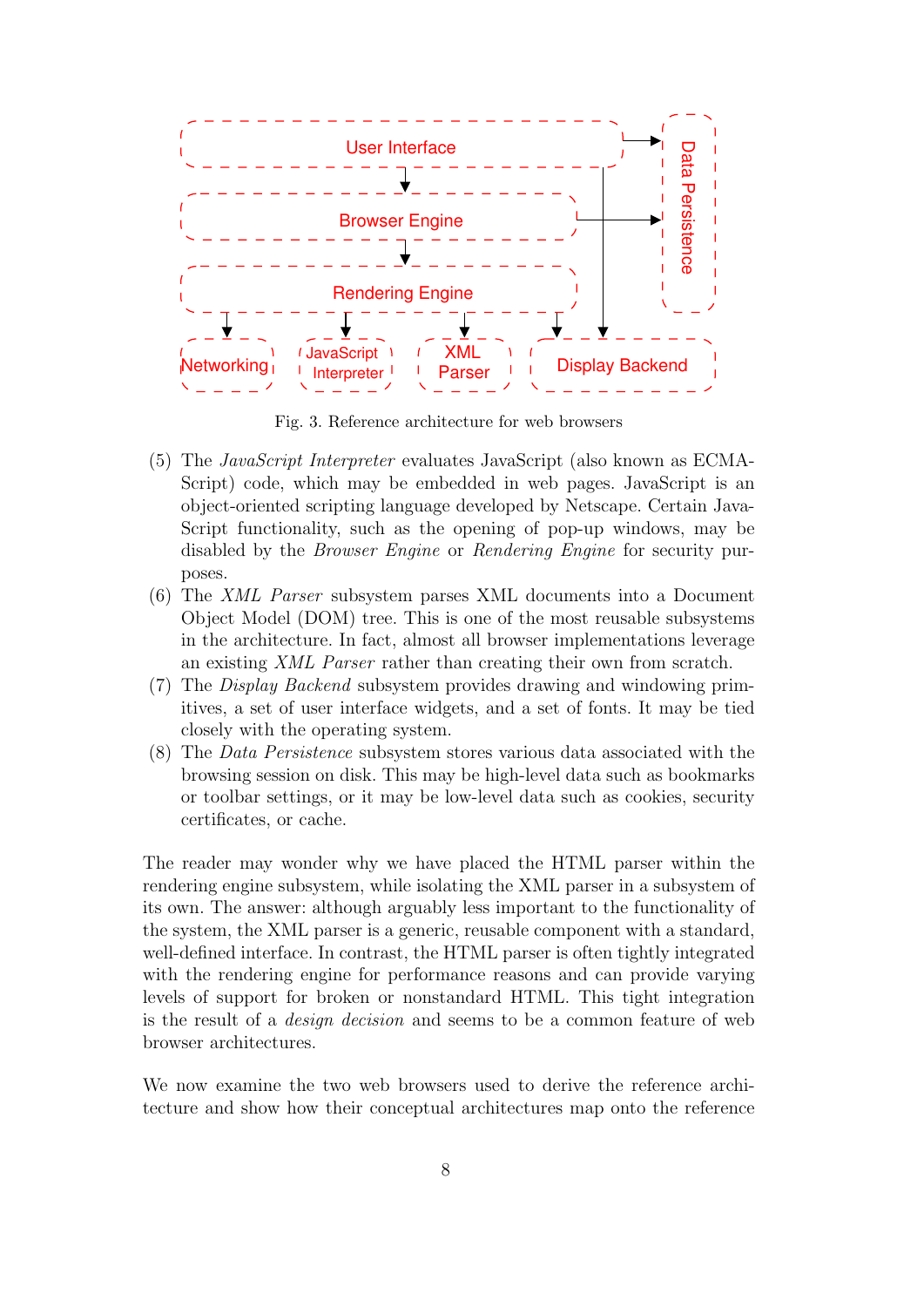

Fig. 4. Architecture of Mozilla

architecture.

### 4.1 Mozilla

The Mozilla Suite was released as open source by Netscape in 1998. Most of the system has since been redesigned or rewritten, and a large number of new features have been added. Mozilla's key design goals are strong support for web standards, support for multiple platforms, and fast page rendering. We examined version 1.7.3, which consists of approximately 2,400 kLOC. Most of the source code is written in  $C_{++}$ , although large parts of the user interface are written in JavaScript and some legacy components are written in C. We built and extracted the Linux version of Mozilla, which uses the GTK toolkit.

The mapping of Mozilla's conceptual architecture onto the reference architecture is shown in Figure 4. The User Interface is split over two subsystems, allowing for parts of it to be reused in other applications in the Mozilla suite such as the mail/news client. All data persistence is provided by Mozilla's profile mechanism, which stores both high-level data such as bookmarks and low-level data such as a page cache. Mozilla's Rendering Engine is larger and more complex than that of other browsers. One reason for this is Mozilla's excellent ability to parse and render malformed or broken HTML. Another reason is that the Rendering Engine also renders the application's cross-platform user interface. The UI is specified in platform-independent Extensible User Interface Language (XUL), which in turn is mapped onto platform-specific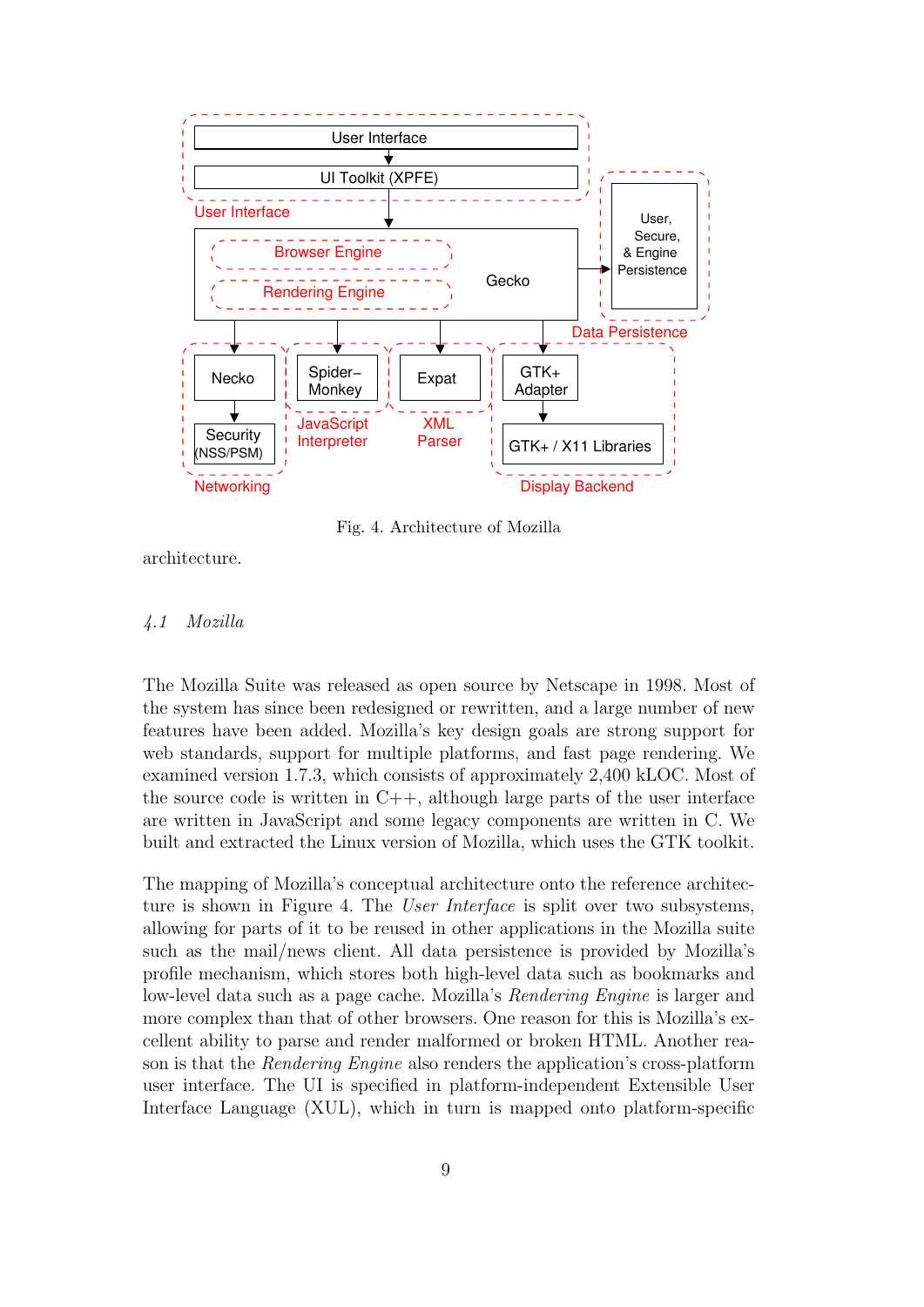libraries using specially written adapter components. This architecture distinguishes Mozilla from other browsers in which the platform-specific display and widget libraries are used directly, and it minimizes the maintenance effort required to support multiple, diverse platforms.

Recently, the core of Mozilla has been refactored into a common runtime called XULRunner, exposing the Rendering Engine, Networking, JavaScript Interpreter, Display Backend, and Data Persistence subsystems to other applications. XULRunner allows developers to use modern web technologies to create rich client applications, as opposed to typical browser-based web applications. In fact, the Mozilla developers are working on transitioning newer Mozilla-based applications such as Firefox and Thunderbird to use XULRunner directly, rather than each using a separate copy of the core libraries.

### 4.2 Konqueror

Konqueror is the official web browser of the K Desktop Environment (KDE). It can also serve as a graphical file manager and a general-purpose file viewer. Development on the browser began in 1999, and its main design goals are speed, standards compliance, and integration with KDE. We examined release 3.3.2, which consists of approximately 613 kLOC, including the required KDE libraries. Konqueror is written entirely in  $C++$ , as is most of the code in KDE. We found Konqueror's codebase to be very well organized. Modules are split up cleanly into subdirectories and often contain a design document explaining the main abstractions and design decisions.

The mapping of Konqueror's conceptual architecture onto the reference architecture is shown in Figure 5. Konqueror makes extensive use of various KDE libraries: KHTML performs parsing, layout, and rendering of web pages; KJS interprets embedded JavaScript code; KWallet stores sensitive data, such as passwords, with strong encryption and error detection; and KIO is an asynchronous virtual file system that automatically provides encoding and decoding over common protocols. The XML Parser and Display Backend subsystems are both provided by the Qt toolkit, which serves as the basis for all KDE applications; these subsystems are external to the browser itself. The Perl Compatible Regular Expressions (PCRE) library is used as a backend for the regular expression functionality of the JavaScript Interpreter. PCRE is a mature and well-tested component used in many other high-profile open source projects including Python and Apache. Data Persistence is provided at three levels. First, some high-level data such as bookmarks and history is stored by Konqueror itself. Second, other high-level data such as form completions is stored by KHTML. Third, secure data such as passwords is stored by KWallet, which allows this data to be shared with other KDE applications.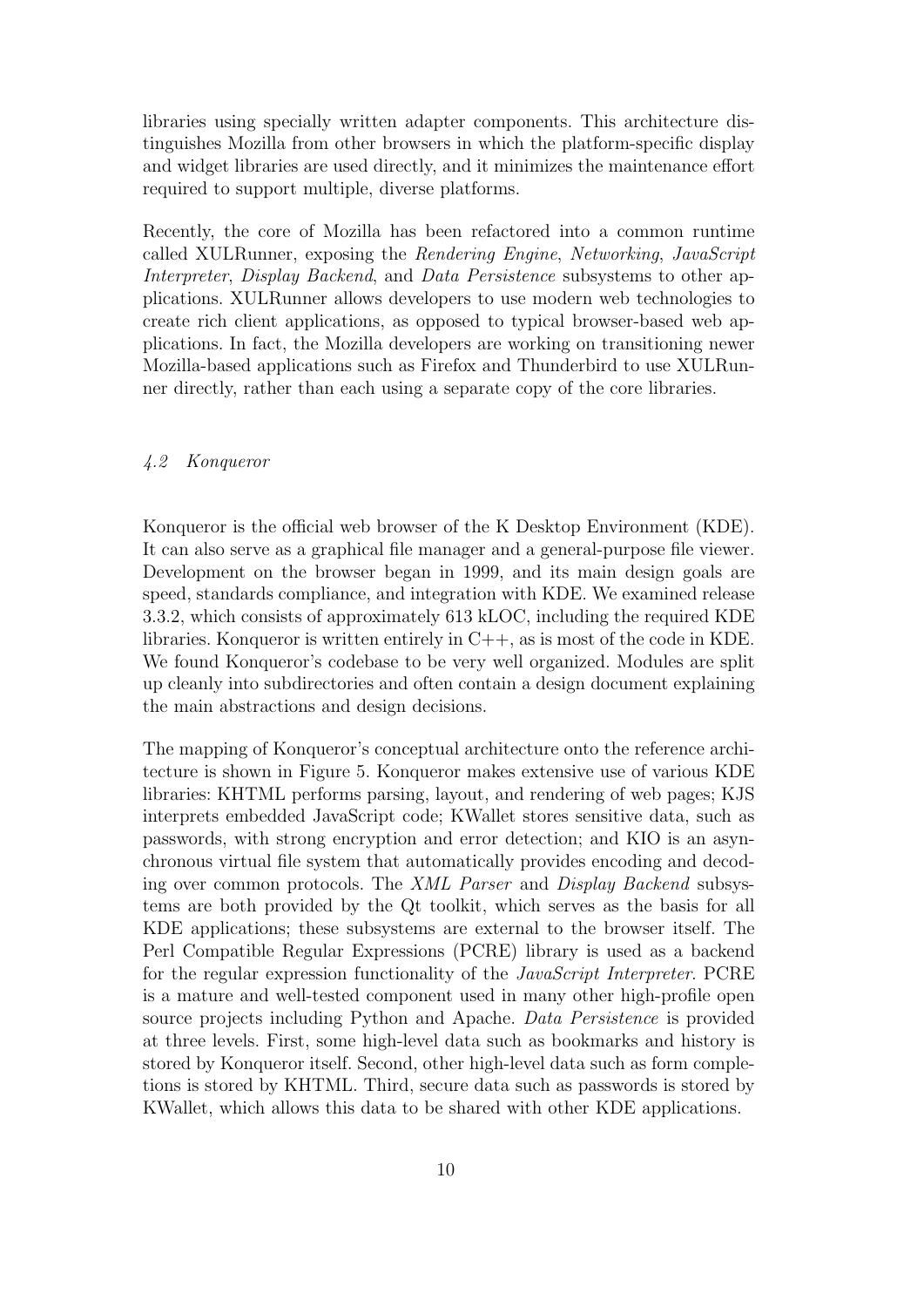

Fig. 5. Architecture of Konqueror

We found that Konqueror makes extensive use of existing libraries that handle difficult tasks. In contrast, Mozilla has developed almost all of these libraries in-house, delegating to other libraries only when necessary. Consequently, Konqueror is closely tied to UNIX-like operating systems and the Qt toolkit, while Mozilla supports several different operating systems and display toolkits. However, as we will see in the next section, Apple was able to adapt Konqueror to its own needs by removing the dependency on Qt.

### 5 Validating the reference architecture

Five additional implementations were chosen against which to validate the reference architecture: Epiphany, Safari, Lynx, Mosaic, and Firefox. Epiphany was chosen because it demonstrates reuse using exclusively open source components—it combines Mozilla's engine with GNOME desktop components. Safari was chosen because it represents an interesting mix of open and closed source technology—Apple has adapted Konqueror's core subsystems to use OS X libraries and added a proprietary user interface. Lynx was chosen because it is the oldest web browser still regularly used and maintained. Mosaic was chosen because it was the first widely used graphical web browser. Firefox was chosen because of its exceptional extensibility and because it is a close cousin of Mozilla.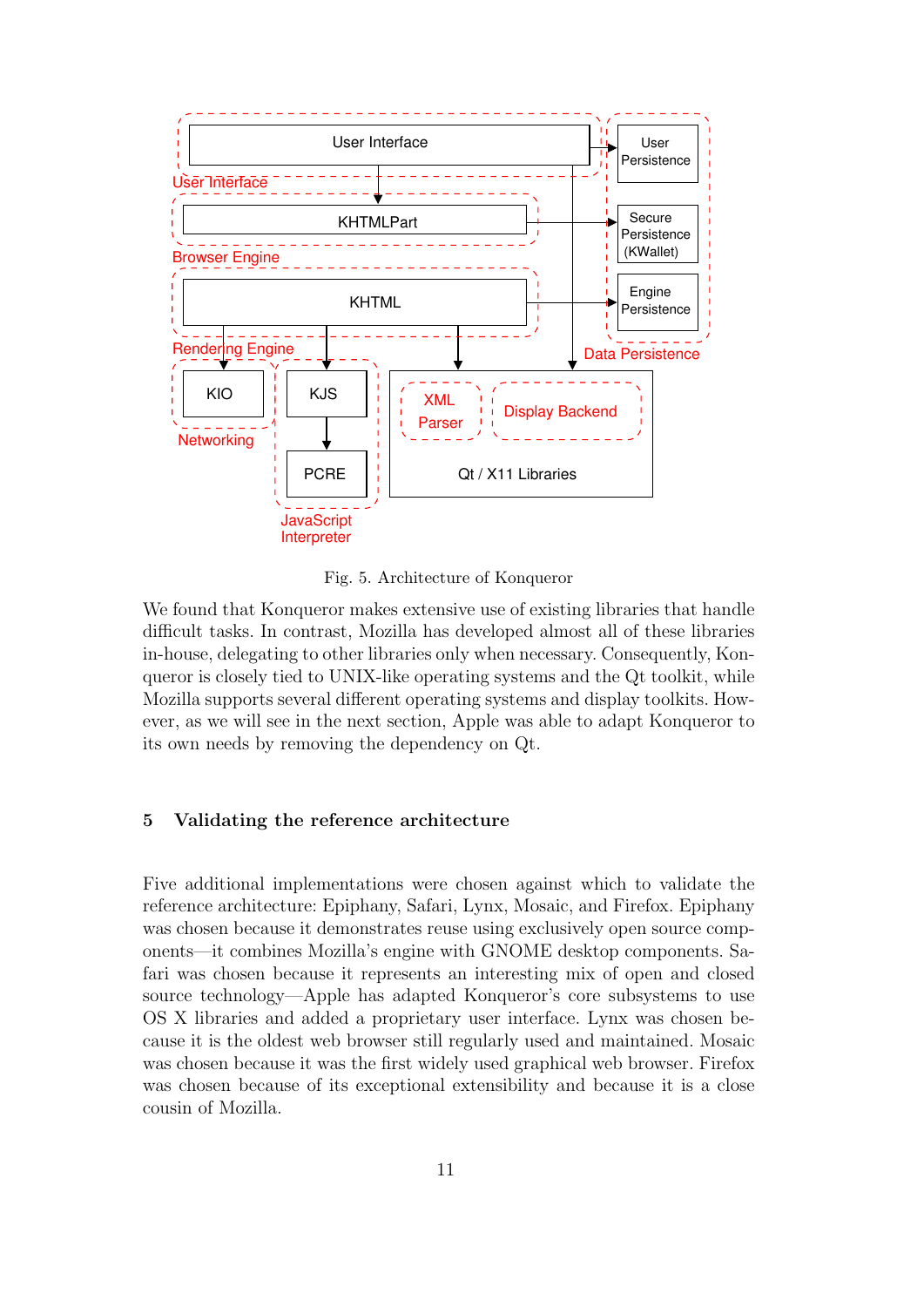

Fig. 6. Architecture of Epiphany

# 5.1 Epiphany

Epiphany is the official browser of the GNOME desktop, and it embeds the Mozilla engine. The project was started in 2003 as a separate code branch of the Galeon browser (first released in 2000) because of disagreements over user interface design decisions. We examined the source code of release 1.4.6, which is approximately 70 kLOC, although it requires approximately 1,500 kLOC of Mozilla engine code to function. Apart from the Mozilla engine code, all of Epiphany is written in C.

The mapping of Epiphany's conceptual architecture onto the reference architecture is shown in Figure 6. Since Epiphany reuses Mozilla's entire engine, the only differing subsystems are the User Interface and the Data Persistence subsystems. Epiphany's architecture contains two XML parsers: Expat is used in the Mozilla engine for parsing web content (the typical use corresponding to the XML Parser subsystem), while libxml2 is used by Epiphany to serialize high-level application data. Since the Expat parser is hidden as an implementation detail inside Mozilla, it is not possible for Epiphany to reuse it for this task.

Another component that Epiphany does not take full advantage of is Mozilla's XUL abstraction layer, which allows consistent user interfaces across multiple platforms. Instead, Epiphany directly uses the GTK+ toolkit, one of the supported XUL backends, along with several GNOME libraries. This is done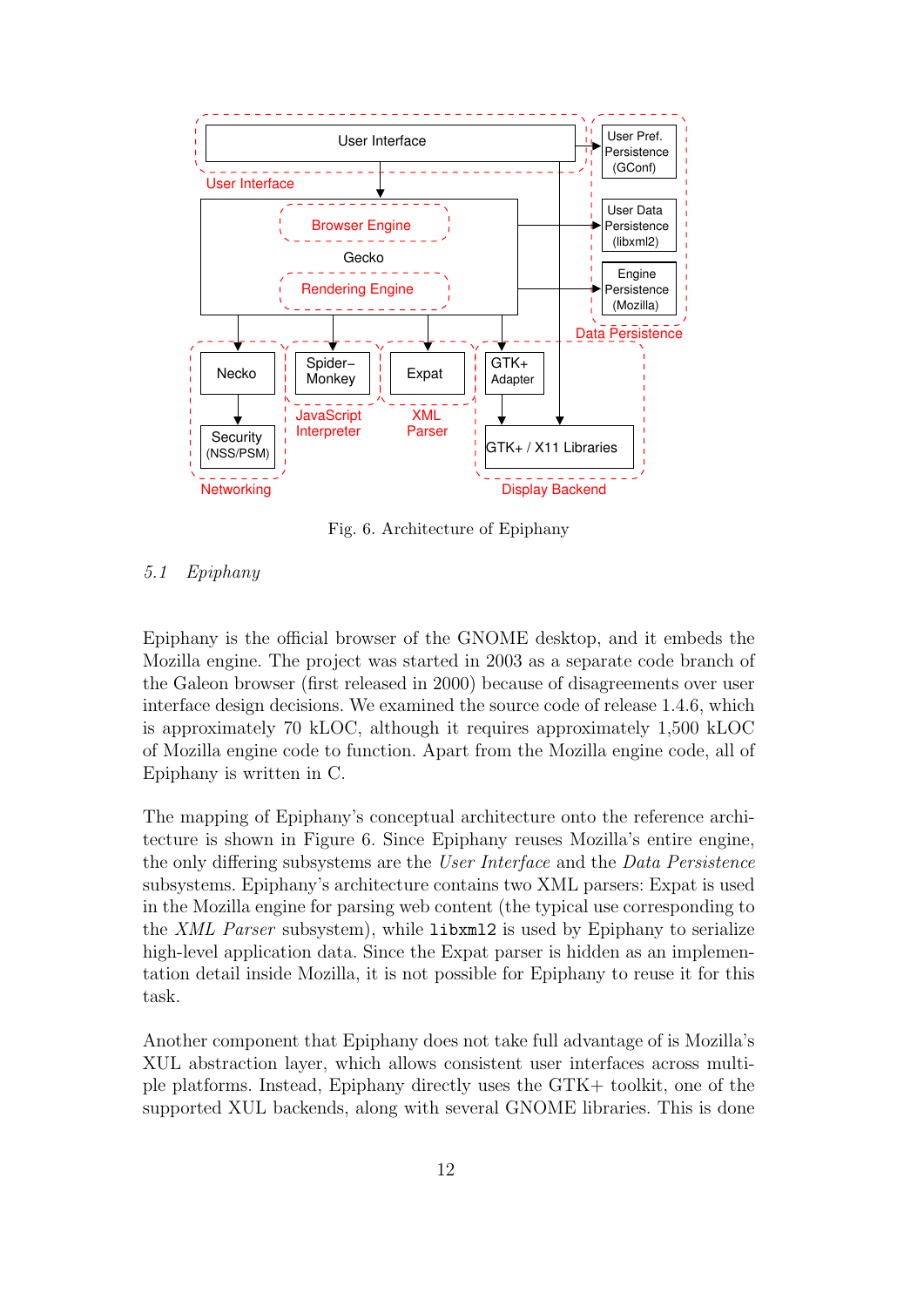in order to achieve closer integration with the GNOME desktop. It is interesting to note that Data Persistence is provided at three separate levels. User preferences are stored by the GConf configuration system, which stores preferences for all GNOME applications. High-level data such as toolbars, history, and bookmarks is stored by Epiphany itself in an XML format. Finally, lowlevel data such as cache, certificates, and cookies is stored by Mozilla's profile mechanism.

Epiphany's approach to code reuse has affected the way maintenance must be performed. Epiphany treats the Mozilla code as a blackbox—it is reused without modification and all communication takes place through a small number of well-defined interfaces. Epiphany's code is stored in a repository for the GNOME desktop; Mozilla's code is stored in a repository for all Mozilla products. The two projects use separate bug-tracking systems and mailing lists. This approach avoids duplication of effort; bug fixes and feature enhancements to the Mozilla engine are realized immediately in Epiphany, as long as the relevant interfaces are not changed. If they are, Epiphany developers need to modify Epiphany to make use of the updated interfaces. Consequently, for each release of Epiphany, there is typically one suggested version of Mozilla with which it is compatible and stable.

# 5.2 Safari

Safari is a web browser developed by Apple Computer for its Mac OS X operating system. The first version was released in January 2003. The main design goals for Safari are usability, speed, standards compliance, and integration with OS X. Safari reuses the KHTML rendering engine and the KJS JavaScript interpreter from the KDE project. The modified versions are called WebCore and JavaScriptCore, and are released under the GNU Lesser General Public License (LGPL). However, the rest of Safari's code is proprietary, including the user interface.<sup>1</sup> We examined the source code of release  $125$  of WebCore and JavaScriptCore, which consists of 114 kLOC of C++ code and 22 kLOC of Objective C++. Since we could not extract the proprietary parts, their structure was inferred from Apple's developer documentation.

The mapping of Safari's conceptual architecture onto the reference architecture is shown in Figure 7. The Rendering Engine is composed of the KHTML core engine wrapped in the KWQ adapter. KWQ is written in Objective C++, allowing it to present an Objective C API to KHTML, which is written in  $C++$ . This was needed for integrating Safari into OS X. Networking functionality is provided by OS X's Core Foundation networking library, used in

<sup>&</sup>lt;sup>1</sup> In June 2005, Apple released another component of Safari, the WebKit framework, as open source.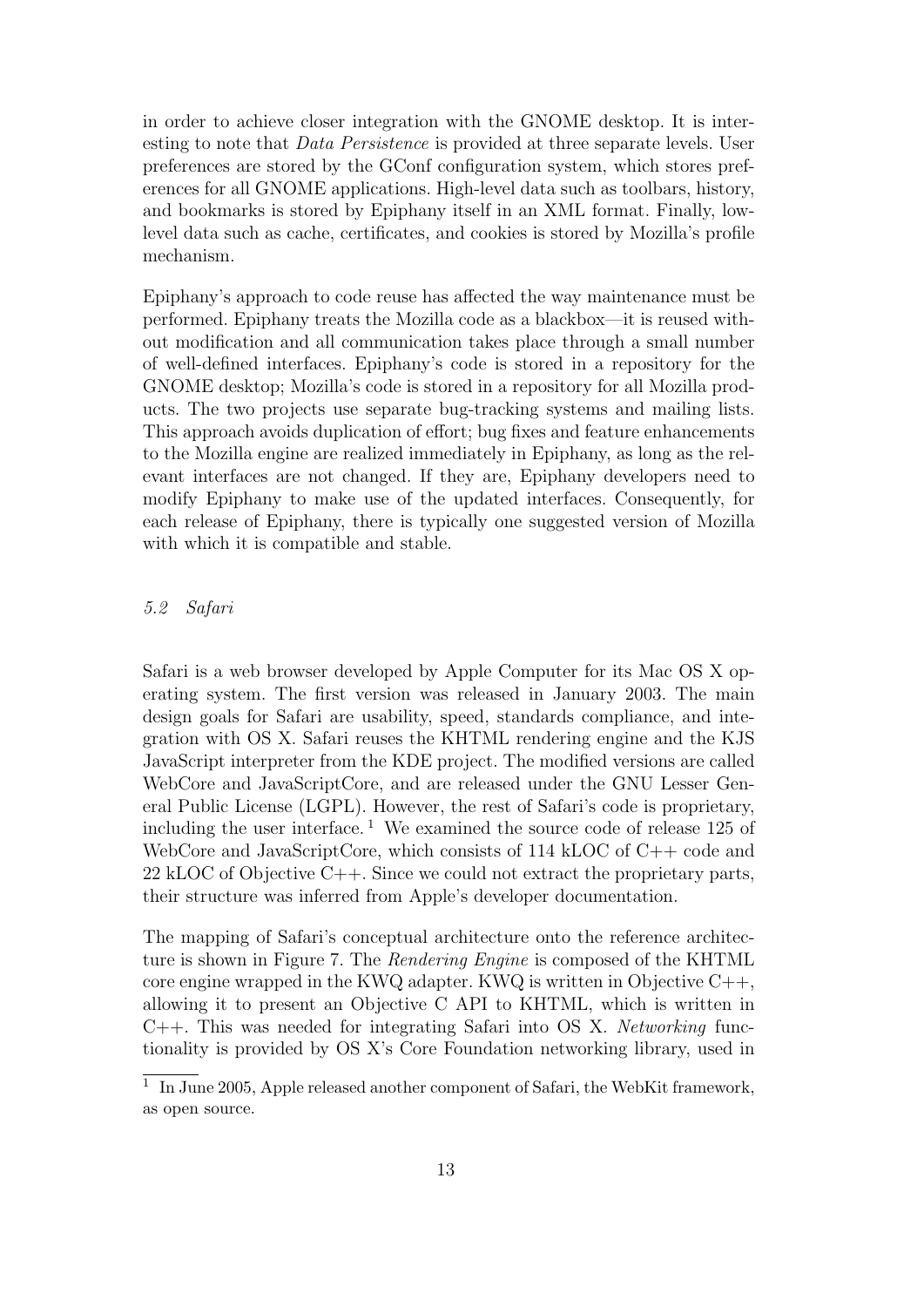

Fig. 7. Architecture of Safari

place of KIO. The XML Parser subsystem is provided by the Expat XML parser, used in place of the XML Parser provided by the Qt toolkit. The Display Backend subsystem is composed of two complementary libraries: Carbon and Cocoa. Carbon provides a lower-level C API for display routines, while Cocoa provides a higher-level Objective C API. Data Persistence is handled by three separate system-wide services that are built into OS X: Preferences, Keychains, and Caches. The use of these services allows Safari to to integrate smoothly with other OS X applications.

Overall, Safari's conceptual architecture corresponds well to our reference architecture. Safari reuses the core engine from Konqueror, substitutes a Mac OS X look-and-feel, and makes use of other components and libraries native to OS X in place of the UNIX- and KDE-specific components of Konqueror. Apple maintains its own parallel version of Konqueror's engine in order to achieve total control over its development and adapt the code to fit the needs of OS X. A consequence of this decision is that bug fixes and new features contributed to Safari must be propagated manually to Konqueror (and vice versa), or else rewritten from scratch. Since the initial fork, Safari's engine has been developed at a faster pace than Konqueror's with various OS X-specific changes, causing the two codebases to diverge. Recently, however, updates to Safari were reused in Konqueror, helping it to pass the Acid2 browser test. Also, several new technologies from Konqueror have been ported to Safari, including the scalable vector graphics engine (KSVG2), the new Document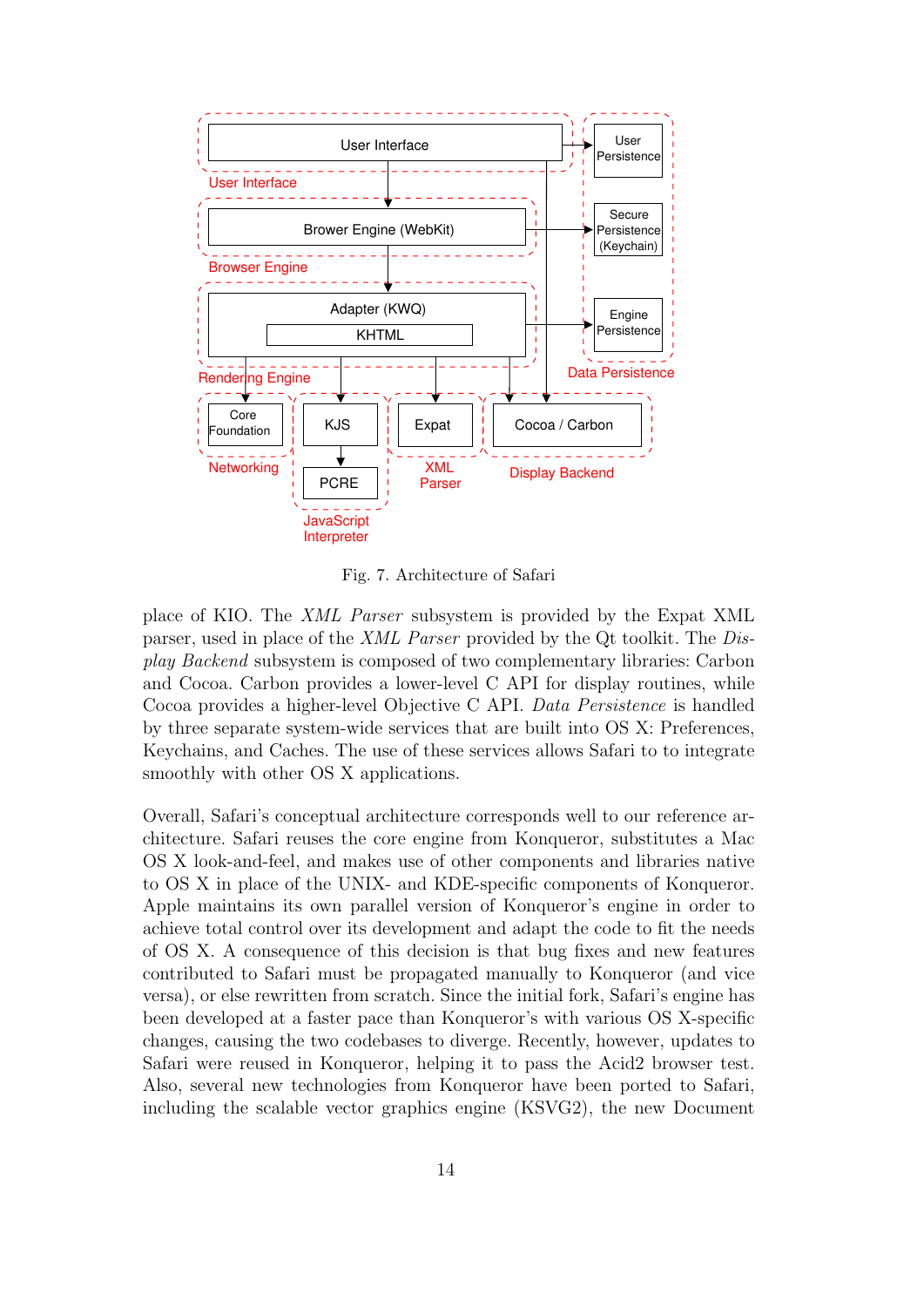

Fig. 8. Architecture of Lynx

Object Model architecture (KDOM), and the render tree library (KCanvas).

### 5.3 Lynx

Lynx is a one of the most popular text-only browsers in use today. It predates the WWW, first serving as an interface for an "organization-wide information system." Custom hypertext capabilities were then added, followed by support for the Gopher protocol. Finally, support for WWW protocols was grafted on, making Lynx into a true web browser. This incremental development process has resulted in a system composed of small fragments of code with no coherent overall structure. Furthermore, much of the code is low-level and platformspecific, increasing its complexity.

The mapping of Lynx's conceptual architecture onto the reference architecture is shown in Figure 8. The W3C Protocol Library (libwww) library provides a wide variety of functionality such as HTML parsing and support for both the HTTP and FTP protocols. The libgnutls library provides optional support for secure protocols. The curses library is used to display and navigate information on character-cell terminals. Lynx's conceptual architecture shows a clear separation between three main subsystems: browser core, networking, and display backend; however, there is no clear separation between the User Interface, Browser Engine, Rendering Engine, and Data Persistence subsystems. This is likely because they are less complex due to Lynx's text-only nature—the rendering engine outputs web pages in linear form rather than attempting to lay out elements at appropriate coordinates, and the user interface relies solely on keyboard input rather than dealing with menus, widgets,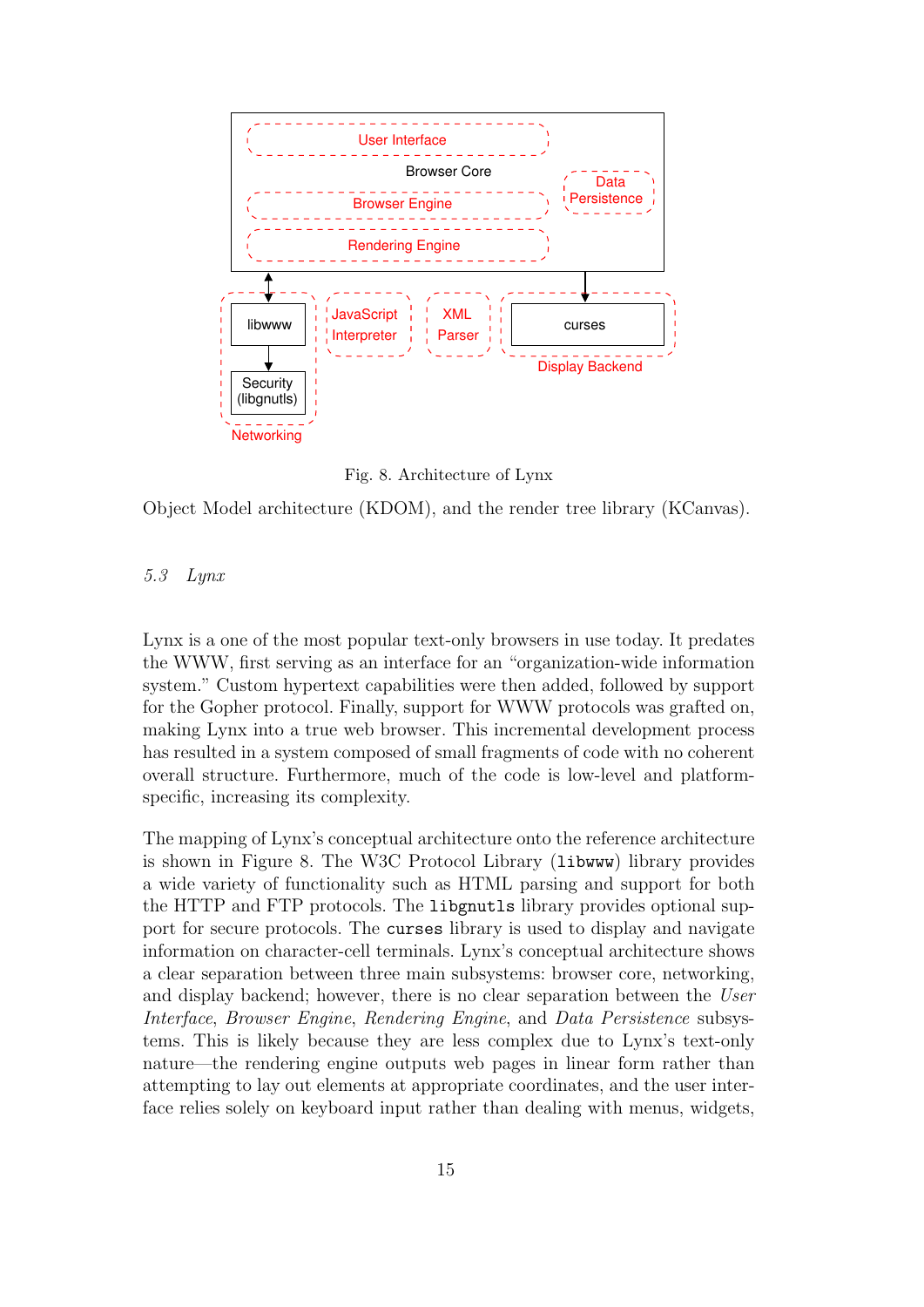and mouse events. Lynx does not contain a *JavaScript Interpreter* or an *XML* Parser because these are relatively modern features that are not yet supported.

The lack of modularity and the text-only nature of Lynx make its conceptual architecture much simpler than our reference architecture. The missing components draw attention to changes that have occurred in the web browser domain since the era when Lynx was actively being developed. Due to the distributed and open nature of the web, new technologies are constantly being employed by browsers to enhance the user experience. Once browser support for a particular technology reaches a critical threshold, authors may begin using the technology in their web pages. This effectively makes browsers that do not keep pace, such as Lynx, less useful than browsers that do. However, Lynx still suffices for browsing many types of sites, hence its continued popularity with some users, especially those with older computers or slow Internet connections.

### 5.4 Mosaic

Mosaic is the first graphical web browser designed for widespread use. First released in 1993, it introduced numerous innovations such as rendering images interspersed with text and multimedia capabilities. It was developed at NCSA by a small team of programmers. Separate versions were maintained for each of the Windows, Mac, and UNIX platforms, although some common code was shared among them. Mosaic was surpassed by Netscape and Internet Explorer, and development stopped officially in 1997. Although source code of the UNIX version was publicly available, the license for it is not technically open source. It is still possible to obtain the source code and compile and run it on current UNIX systems. We examined the source code of release 2.7b6, which is approximately 88 kLOC and is written entirely in C.

The mapping of Mosaic's conceptual architecture onto the reference architecture is shown in Figure 9. As with Lynx, Mosaic is too old to contain modern subsystems such as a JavaScript Interpreter or XML Parser. The Rendering Engine subsystem is realized by libhtmlw, a generic display widget used to render document data. Although it performs the same task as modern rendering engines, it is much smaller in size because the layout options for early web pages were vastly simpler than they are for modern web pages. The Common Client Interface (CCI) was an experimental subsystem that allowed external applications to communicate with currently running sessions of Mosaic via TCP/IP. Using the CCI, a client could perform HTTP actions including GET and POST, arrange to have particular types of rendering output forwarded to it, or register to be notified each time Mosaic loaded a new URI. The CCI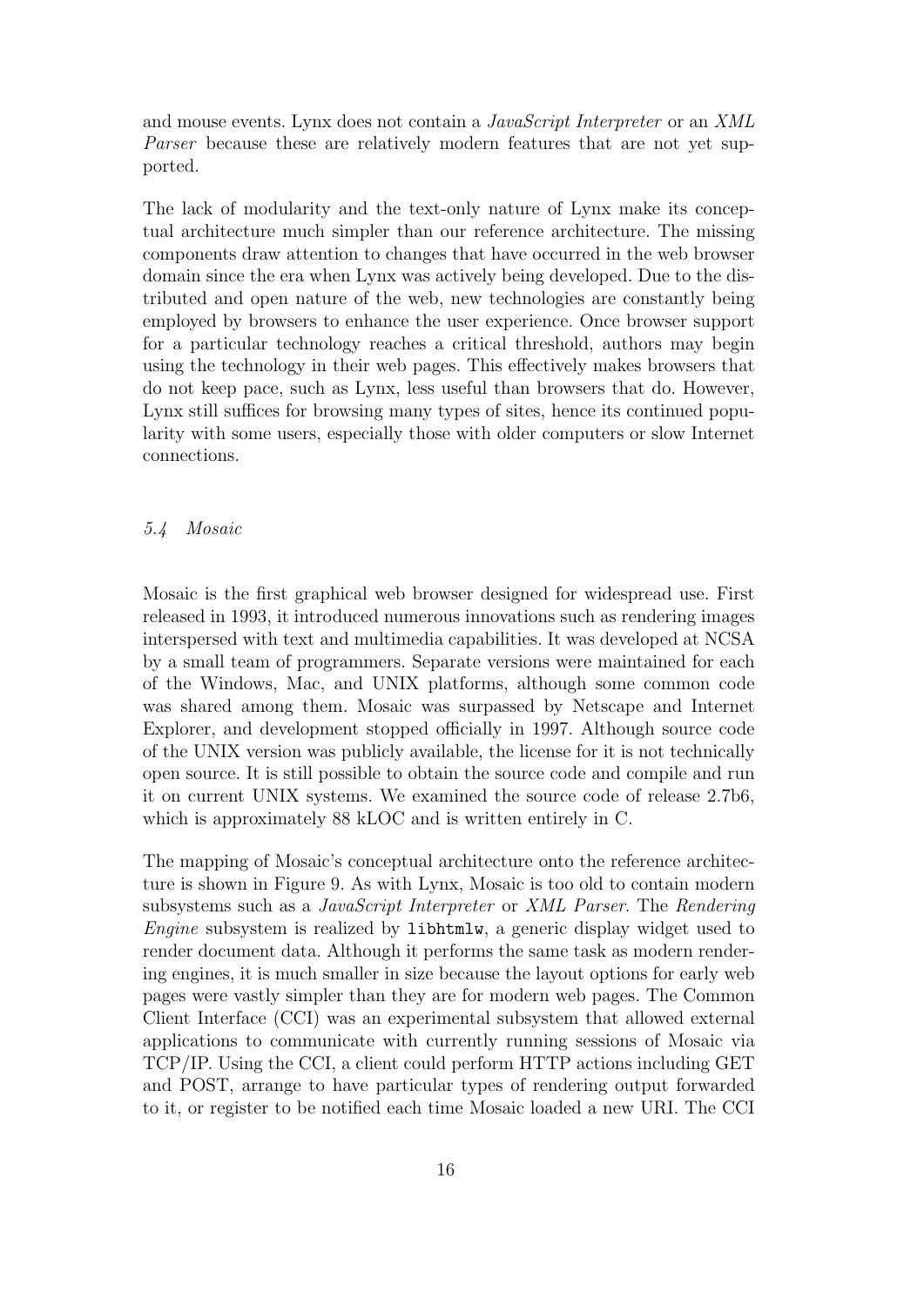

Fig. 9. Architecture of Mosaic

is closely coupled with the browser core and is an interesting example of a subsystem not typically found in modern web browsers.

Mosaic reuses Tim Berners-Lee's libwww library, albeit heavily modified, as does Lynx. Many of the changes made by Mosaic were later incorporated back into the original version of the library. This early instance of open source code reuse among browsers marks the beginning of a crucial trend in web browser evolution: the willingness of implementors to build on existing, mature code rather than attempting to develop equivalent functionality from scratch. At the time, libwww was the only library available providing HTTP protocol and HTML parsing functionality, and its reuse dramatically reduced the amount of effort required to develop a new web browser.

# 5.5 Firefox

Firefox is a variation of Mozilla, providing a streamlined interface and removing many of the integrated components such as clients for mail, news, and chat. We examined release 1.0 of Firefox, which is approximately 2,400 kLOC (it shares most of its code with the Mozilla Suite). In most respects, Firefox's conceptual architecture is similar to Mozilla's; hence we will not show a mapping of it onto the reference architecture. However, Firefox does contain one notable feature not found in the reference architecture: a powerful extension facility. While standard browser plugins are used to display content that the browser is unable to display directly, extensions can "hook in" and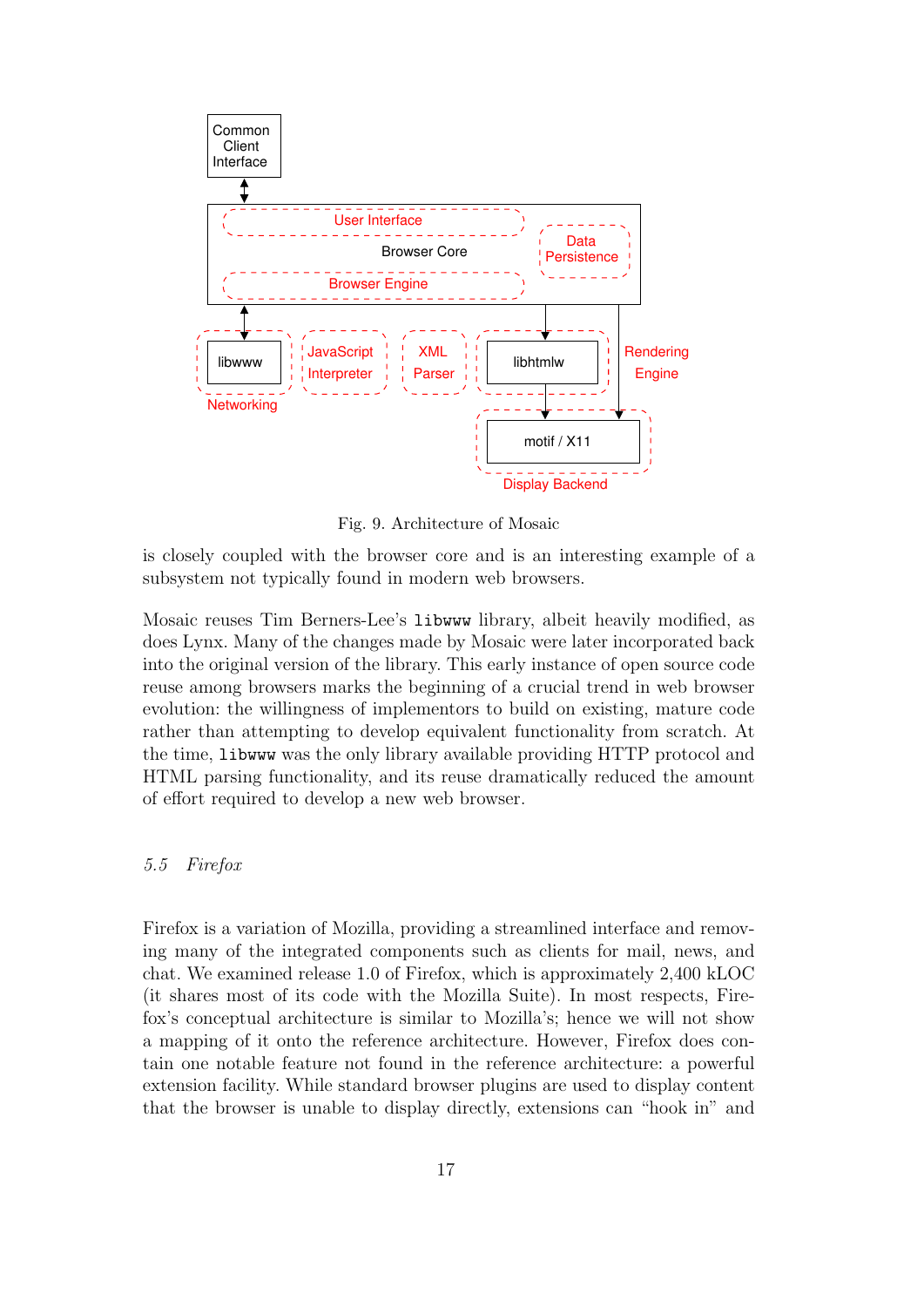alter the browser at various levels in the architecture. For example, extensions can modify user interface elements such as toolbars and menus, capture user interface events such as mouse clicks, alter the way web pages are rendered, and provide support for additional network protocols.

Extensions have implications with respect to software maintenance. When a new version of Firefox is released, the interfaces used by extensions to communicate with the browser are often modified. This means extensions are compatible with only certain versions of the browser, and must be updated frequently to maintain compatibility with newer versions. Extensions are typically developed in different source code repositories and by different engineers. This can result in overlapping functionality and, in some cases, conflicting behavior among extensions. Finally, extensions have the potential to create security vulnerabilities in Firefox. For example, the Greasemonkey extension that lets users add scripts to any web page to change its behavior, and some early versions contained a security hole that allowed malicious web sites to read any file on the user's hard drive. Fortunately, the extension developer was able to quickly release a temporary fix. However, had this not been the case, the Firefox developers could have taken advantage of the fact that Greasemonkey is open source and created their own security patch.

### 6 Observations

Our reference architecture for web browsers identifies the key subsystems found in modern implementations, as well as the relationships between them. In addition to serving as a guide for maintenance and reengineering, it serves as a valuable framework for comparing browser implementations, both past and present. We have validated the reference architecture with five additional open source browsers and examined the results. Overall, we have found these implementations correspond quite closely, although there are several reasons why their architectures differ from our reference architecture. Some of the subsystems in the reference architecture may be combined as a single subsystem for simplicity, while others may be spread across multiple subsystems in the web browser for greater flexibility. New subsystems may be added to provide additional capabilities, while others may be omitted to make the browser more lightweight.

Table 1 shows various statistics about the different web browsers studied. <sup>2</sup> Konqueror achieves nearly the same breadth of functionality as Mozilla with approximately one-quarter of the amount of code. Lynx, while smaller than the other browsers, is still five times larger than Links, a more recent text-only

<sup>2</sup> Data obtained using the SLOCCount 2.26 package (Wheeler, 2004).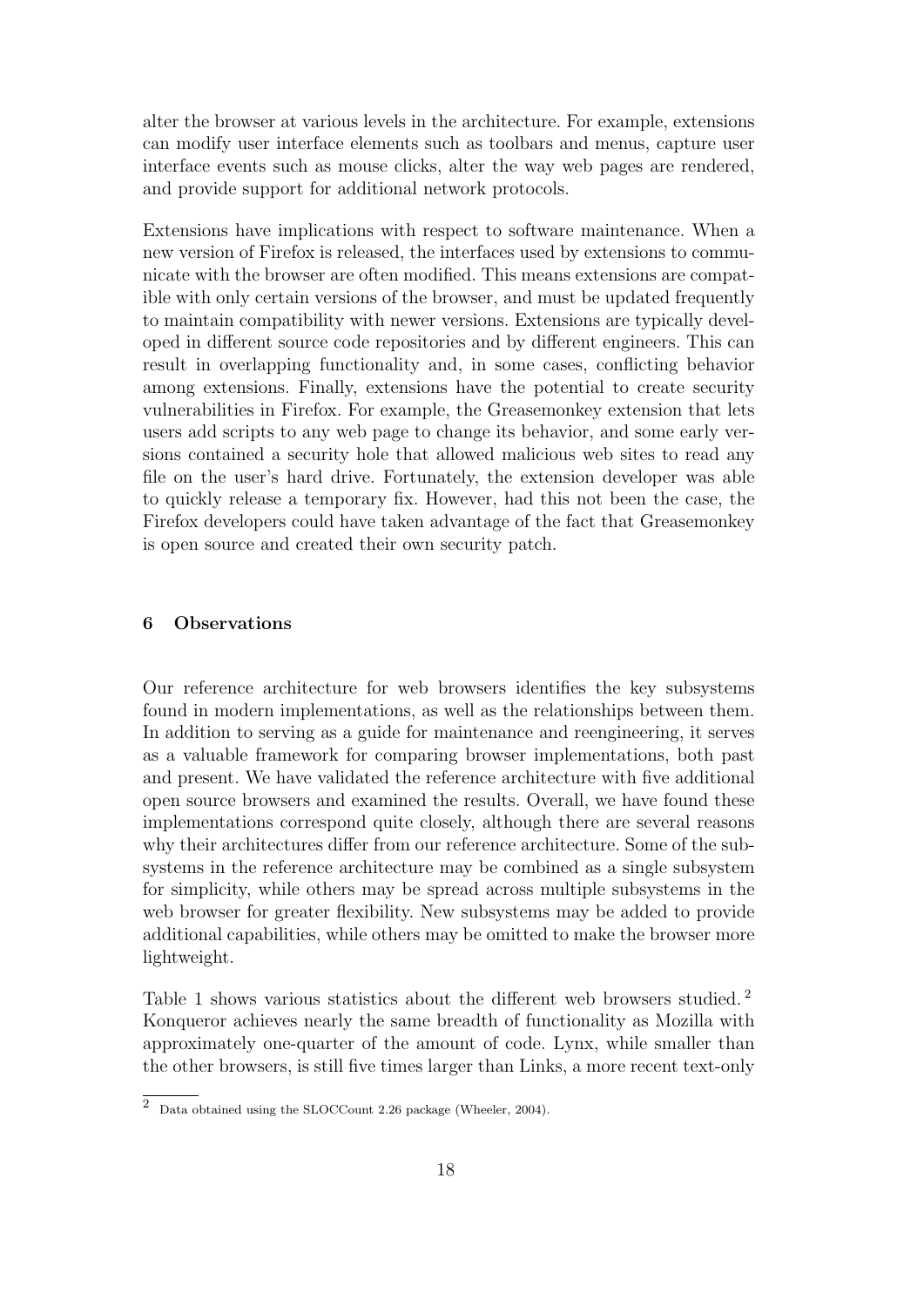| Project   | Version           | Language         | Files   | kLOC  | Start |
|-----------|-------------------|------------------|---------|-------|-------|
| Mozilla.  | 1.7.3             | $C_{++}$ , C     | 10,700  | 2,400 | 1998  |
| Konqueror | 3.3.2             | $C++$            | 3,150   | 600   | 1996  |
| Epiphany  | 1.4.6             | $C++, C$         | 7,230   | 1,540 | 2000  |
| Safari    | 1.2               | $C_{++}$ , Obj C | > 1,550 | >230  | 2003  |
| Lynx      | 2.8.5             | $\mathcal{C}$    | 200     | 120   | 1989  |
| Mosaic    | 2.7 <sub>b6</sub> | $\mathcal{C}$    | 295     | 88    | 1993  |
| Firefox   | 1.0               | $C_{++}$ , C     | 10,700  | 2,400 | 2002  |

Table 1 Approximate web browser statistics

browser with a comparable feature set. We are unable to obtain complete size information for Safari because of its closed source components; the numbers shown correspond only to the open source parts.

The different approaches to code reuse and maintenance demonstrated by Epiphany and Safari are driven by the number of resources available to each project. Epiphany is developed by a small team of engineers who work on the project in their spare time as volunteers. The "black box" approach to reusing Mozilla's engine allows Epiphany to take advantage of the efforts of the large number of engineers who contribute to Mozilla, some of whom are employed full-time to work on the project. Safari, on the other hand, has its own team of engineers employed full-time by Apple. The "white box" approach to reusing Konqueror's engine allows Apple to tailor the browser to its own needs, while at the same time manually propagate any important changes from Konqueror when desired. Conversely, Konqueror is sometimes able to propagate changes made by Apple to its own engine.

The recent arrival of cell phone web browsers represents disruptive change in the evolutionary history of browsers. Previously, cell phones had monochrome, text-only screens and extremely small amounts of memory, providing a limited platform for browsing. The approach taken by wireless providers was to create the Wireless Application Protocol (WAP) gateways, which translated HTML into stripped-down markup that was displayed in a page-at-a-time fashion. However, as cell phone displays and interfaces became more advanced, cell phone browsers began to render the same HTML pages as regular browsers. Currently, many cell phones have high-resolution color displays and increased amounts of memory. This allows them to run stripped-down versions of desktop browsers, although the user interfaces are typically tuned to accommodate the smaller screen and limited input methods(de Bruijn et al., 2002). Opera has released a mobile version of its browser that includes many features traditionally found only in desktop browsers, such as bookmarks and password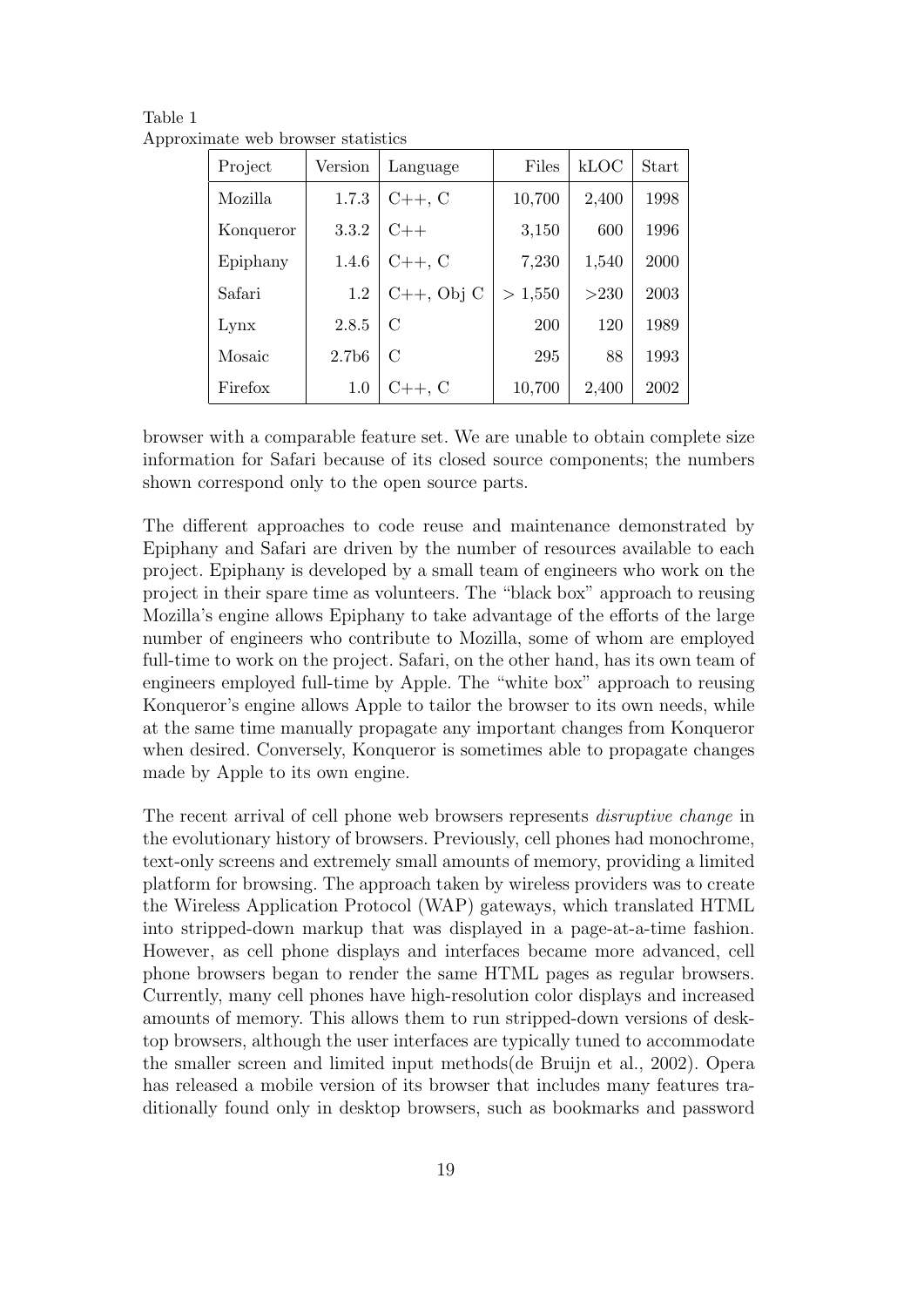management; Nokia has released a browser based on WebCore for its S60 operating system that displays a thumbnail rendering of the whole web page and allows the user to zoom in on areas of interest.

# 7 Related Work

Reverse engineering techniques have been used previously to recover architectural documentation for various systems such as the Linux kernel (Bowman et al., 1999). Various aspects of Mozilla's architecture and development process have been studied (Godfrey and Lee, 2000; Mockus et al., 2002; Fischer and Gall, 2004).

Reference architectures have been proposed for other domains, including realtime train control systems (Eixelsberger et al., 1998), avionics (Batory et al., 1995), and web servers (Hassan and Holt, 2000). Product line architectures (Clements and Northrop, 2001) are similar to reference architectures, although they generally represent a group of systems intended to be produced by a single organization, while reference architectures represent the entire spectrum of systems in a domain.

Larrondo-Petrie et al. (1996) have used object-oriented domain analysis to create a domain model, object model, and feature tree that describe the structure and functionality commonly provided by web browsers. However, they do not use browser source code to extract concrete architectures with which to refine their models. Chuang et al. (2005) have conducted a quantitative energy-profiling study of Konqueror in order to examine the feasibility of their proposed profiling solution.

# 8 Conclusions

We have examined the history and evolution of the web browser domain, developed a reference architecture for web browsers based on two existing implementations, and validated this reference architecture by mapping it onto five additional implementations. We have analyzed the maintenance implications of the different code reuse strategies employed by these browsers. We have also observed several interesting evolutionary phenomena in the web browser domain; namely, emergent domain boundaries, convergent evolution, and tension between open and closed source development approaches.

As the web browser domain has evolved, its conceptual boundaries—both external and internal—have become increasingly well-defined. However, there are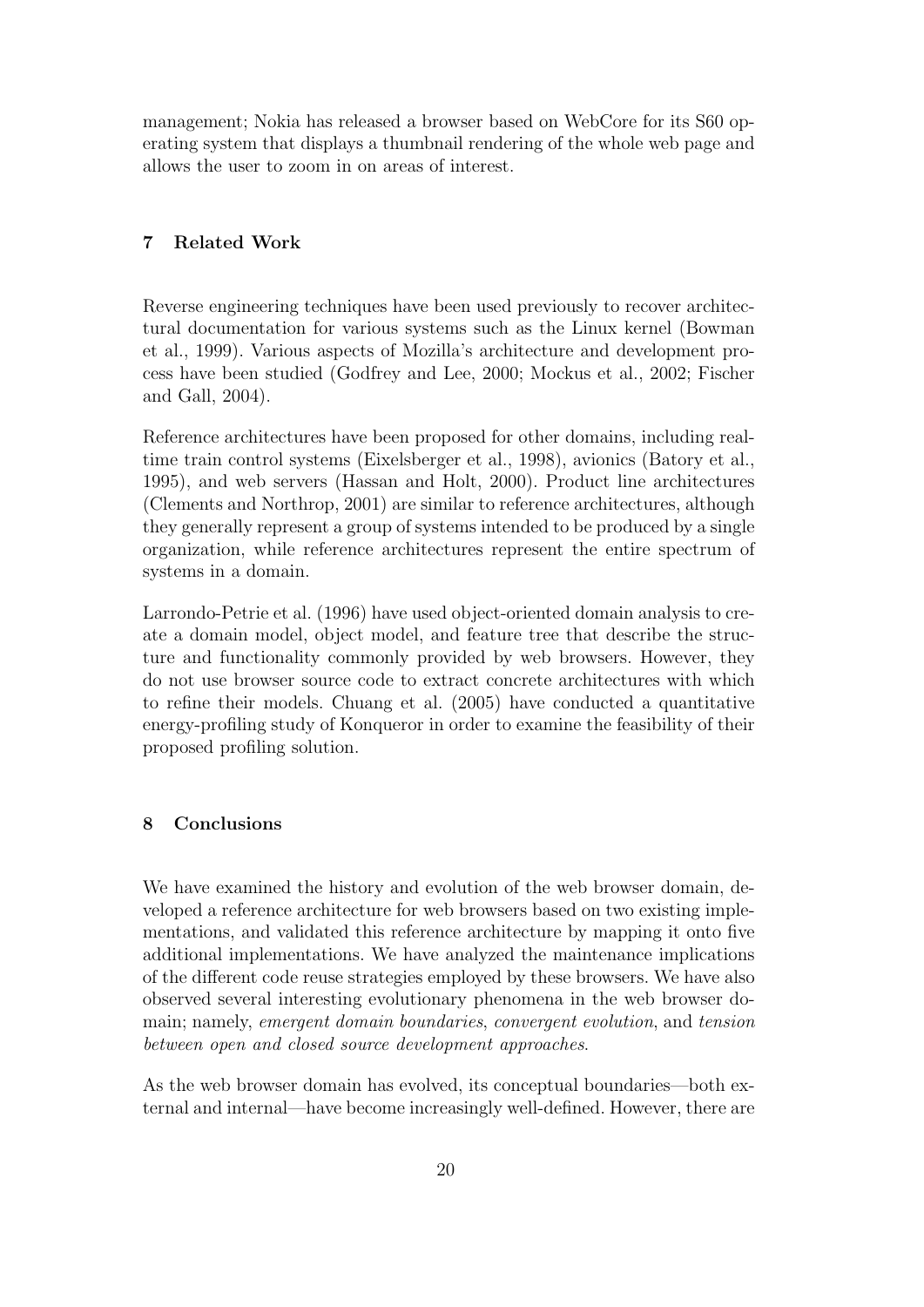still discrepancies as to the nature of these boundaries. Microsoft has claimed that Internet Explorer is a fundamental part of the Windows operating systems, providing rendering functionality to other applications. This has posed a problem for third-party browsers such as Netscape that sought to compete with IE. Similarly, clients for mail, news, and chat have been integrated into the Netscape and Mozilla browsers, discouraging competition from external clients. It will be interesting to observe how the web browser domain adapts to support embedded devices such as cell phones and PDAs, where limited memory makes it undesirable to deploy multiple competing applications.

The large amount of effort devoted to creating high-quality open source browser implementations has had a profound influence on the domain. During the "browser wars," proprietary extensions were added to core components in order to attract customers. Today, increased pressure to comply with standards has led to the general reuse of core components; the browsers are mainly differentiated by their user-level features. However, these features are often easily duplicated; for example, tabbed browsing and pop-up blocking were once innovative features but are now commonplace. These observations suggest that the web browser domain is exhibiting a form of *convergent evolution* (Futuyma, 1998, pp. 110–111, 120–121) (*i.e.* species are independently evolving similar morphological features due to similar environmental pressures).

The availability of mature browser components has also resulted in tension between open and closed source development approaches. Mozilla's open source engine has been reused in numerous applications, both open and closed source. Similarly, Konqueror's open source engine has been used as the basis for Apple's Safari and Nokia's S60 Browser. As per the terms of the license, both companies have contributed their respective changes to open source components back to the community. Conversely, Internet Explorer represents a closed source engine that can potentially be embedded in an otherwise open source product. Netscape 8 strikes a balance by embedding both the Mozilla and IE engines, allowing users to switch on the fly. While we have seen applications composed of both open and closed source components before, the interaction usually takes place on the perimeter, as is the case with closed source binary modules for the Linux kernel. We believe the heterogeneous combination of core open and closed source software components within individual systems makes the web browser domain unique in terms of software maintenance and evolution.

### Acknowledgements

An earlier version of this paper (Grosskurth and Godfrey, 2005) appeared in the Proceedings of the 21st IEEE International Conference on Software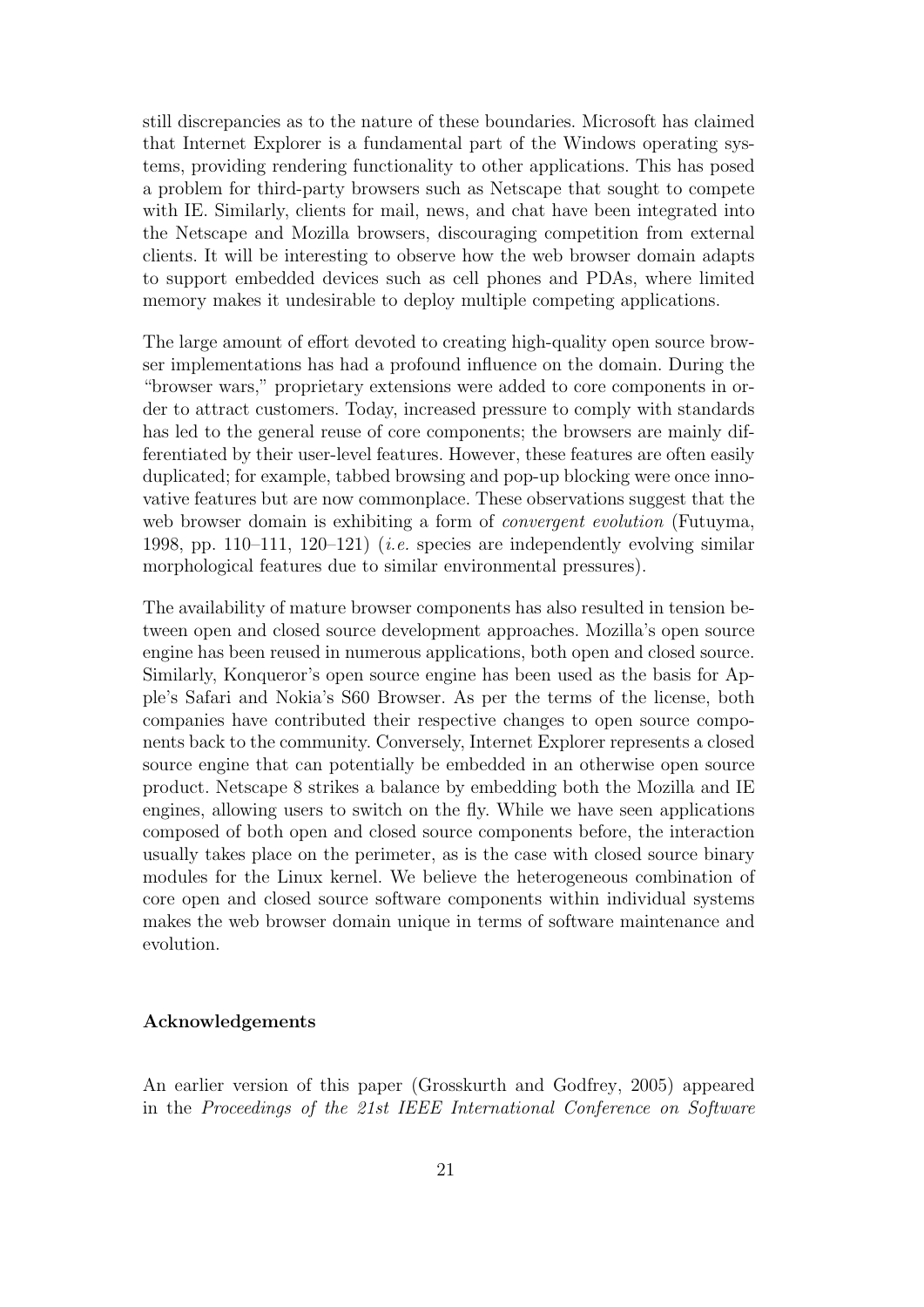Maintenance (ICSM'05).

We thank Ali Echihabi for his contributions to an earlier project, as well as Ric Holt for his feedback and advice.

### References

- —, December 1999. Standard ECMA–262: ECMAScript language specification. URL: http://www.ecma-international.org/publications/ files/ECMA-ST/Ecma-262.pdf
- Bass, L., Clements, P., Kazman, R., 2003. Software Architecture in Practice, 2nd Edition. Addison Wesley Professional.
- Batory, D., Coglianese, L., Goodwin, M., Shafer, S., 1995. Creating reference architectures: An example from avionics. In: Proceedings of the 1995 Symposium on Software Reusability (SSR'95). pp. 27–37.
- Berners-Lee, T., 1999. Weaving the Web: The Original Design and Ultimate Destiny of the World Wide Web by Its Inventor. Harper San Francisco.
- Berners-Lee, T., Connolly, D., November 1995. Hypertext markup language 2.0. RFC 1866. URL: http://www.ietf.org/rfc/rfc1866.txt
- Berners-Lee, T., Fielding, R., Frystyk, H., May 1996. Hypertext transfer protocol – HTTP/1.0. RFC 1945. URL: http://www.ietf.org/rfc/rfc1945. txt
- Berners-Lee, T., Fielding, R., Masinter, L., January 2005. Uniform resource identifier (URI): Generic syntax. RFC 3986. URL: http://www.ietf.org/ rfc/rfc3986.txt
- Bos, B., Celik, T., Hickson, I., Lie, H. W., April 2006. Cascading Style Sheets, CSS 2.1 specification. W3C Working Draft. URL: http://www.w3.org/TR/ 2006/WD-CSS21-20060411
- Bowman, I. T., Holt, R. C., Brewster, N. V., 1999. Linux as a case study: Its extracted software architecture. In: ICSE'99: Proceedings of the 21st International Conference on Software Engineering. IEEE Computer Society Press, Los Alamitos, CA, USA, pp. 555–563.
- Bray, T., Paoli, J., Sperberg-McQueen, C. M., Maler, E., Yergeau, F., Cowan, J., 2004. Extensible markup language (XML) 1.1 specification. W3C Recommendation. URL: http://www.w3.org/TR/xml11/
- Chuang, C.-T., Kuo, C.-F., Kuo, T.-W., Pang, A.-C., 2005. A multigranularity energy profiling approach and a quantitative study of a web browser. In: Proceedings of the 10th International Workshop on Object-Oriented Real-Time Dependable Systems (WORDS'05).
- Clements, P., Northrop, L. M., 2001. Software Product Lines: Practices and Patterns. Addison-Wesley Professional, Boston, MA, USA.
- de Bruijn, O., Spence, R., Chong, M. Y., 2002. RSVP browser: Web browsing on small screen devices. Personal Ubiquitous Computing 6 (4), 245–252.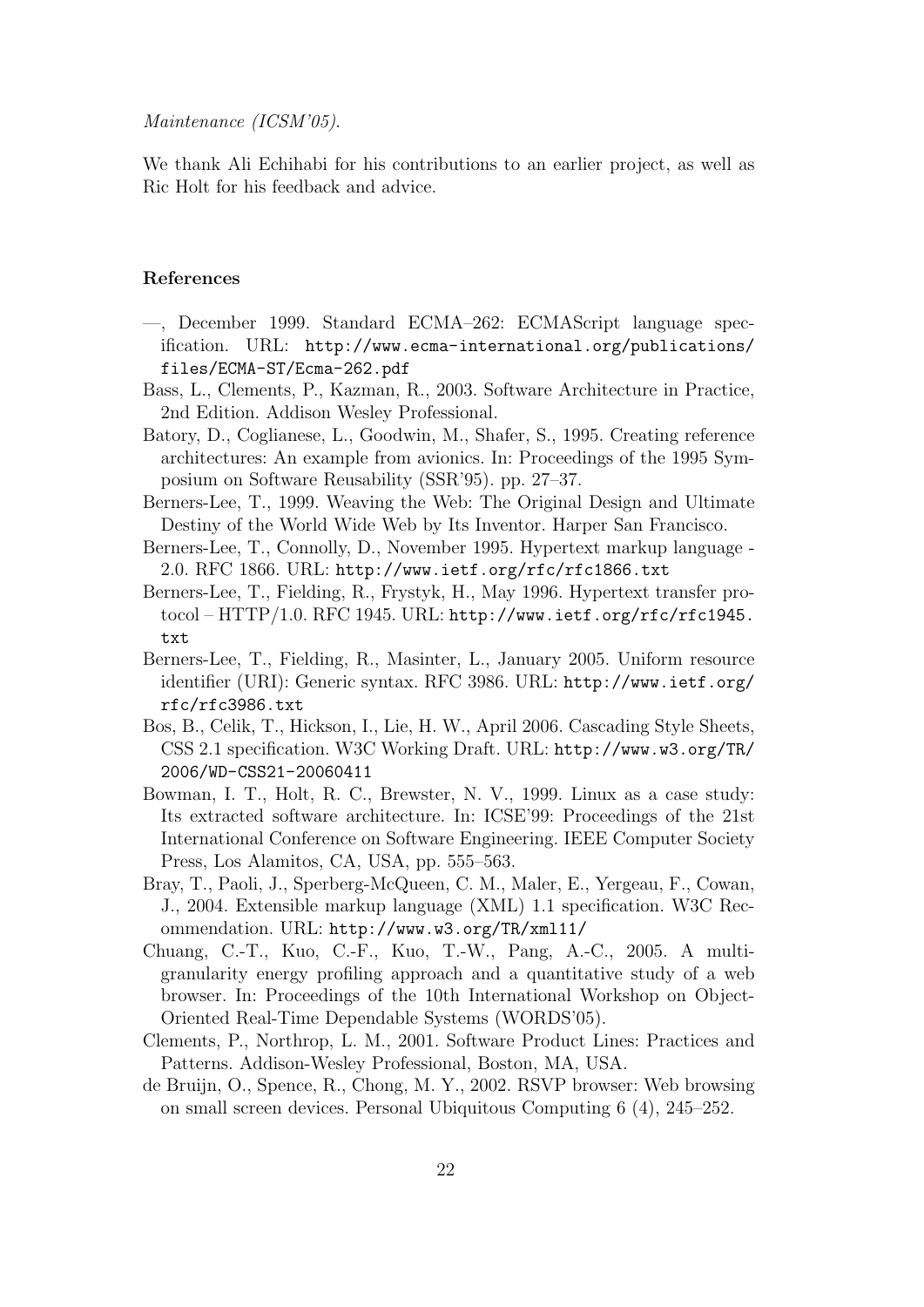- Eixelsberger, W., Ogris, M., Gall, H., Bellay, B., 1998. Software architecture recovery of a program family. In: Proceedings of the 20th International Conference on Software Engineering (ICSE'98). pp. 508–511.
- Fischer, M., Gall, H., 2004. Visualizing feature evolution of large-scale software based on problem and modification report data. Journal of Software Maintenance and Evolution: Research and Practice 16, 385–403.
- Futuyma, D. J., 1998. Evolutionary Biology, 3rd Edition. Sinauer Associates, Sunderland, MA, USA.
- Godfrey, M., Lee, E. H. S., June 2000. Secrets from the monster: Extracting Mozilla's software architecture. In: Second International Symposium on Constructing Software Engineering Tools (CoSET'00).
- Grosskurth, A., Godfrey, M. W., September 2005. A reference architecture for web browsers. In: ICSM'05: Proceedings of the 21st IEEE International Conference on Software Maintenance (ICSM'05). pp. 661–664.
- Hassan, A. E., Holt, R. C., November 2000. A reference architecture for web servers. In: Proceedings of the 7th Working Conference on Reverse Engineering (WCRE'00). pp. 150–160.
- Holt, R. C. (editor), March 2005. QLDX reverse engineering toolkit. URL: http://www.swag.uwaterloo.ca/qldx/
- Kazman, R., Carriere, S. J., October 1997. Playing detective: Reconstructing software architecture from available evidence. Tech. Rep. CMU/SEI-97-TR-010, Software Engineering Institute, Carnegie Mellon University. URL: http://www.sei.cmu.edu/pub/documents/97.reports/pdf/ 97tr010.pdf
- Larrondo-Petrie, M. M., Nair, K. R., Raghavan, G. K., June 1996. A domain analysis of web browser architectures, languages and features. In: Southcon/96 Conference Record. pp. 168–174.
- Mockus, A., Fielding, R. T., Herbsleb, J., 2002. Two case studies of open source software development: Apache and Mozilla. In: ACM Transactions on Software Engineering and Methodology. Vol. 11. pp. 309–346.
- Raggett, D., Hors, A. L., Jacobs, I., 1999. HTML 4.01 specification. W3C Recommendation. URL: http://www.w3.org/TR/html4/
- Wheeler, D. A., August 2004. SLOCCount 2.26. URL: http://www. dwheeler.com/sloccount/

Alan Grosskurth is currently pursuing an M.Math in Computer Science at the University of Waterloo under the supervision of Dr. Michael W. Godfrey. He graduated from the University of Toronto with a B.Sc. in Computer Science and Mathematics in 2004. His research interests include software evolution, software build systems, and software security.

Michael W. Godfrey is an assistant professor in the David R. Cheriton School of Computer Science at the University of Waterloo. He is the associate